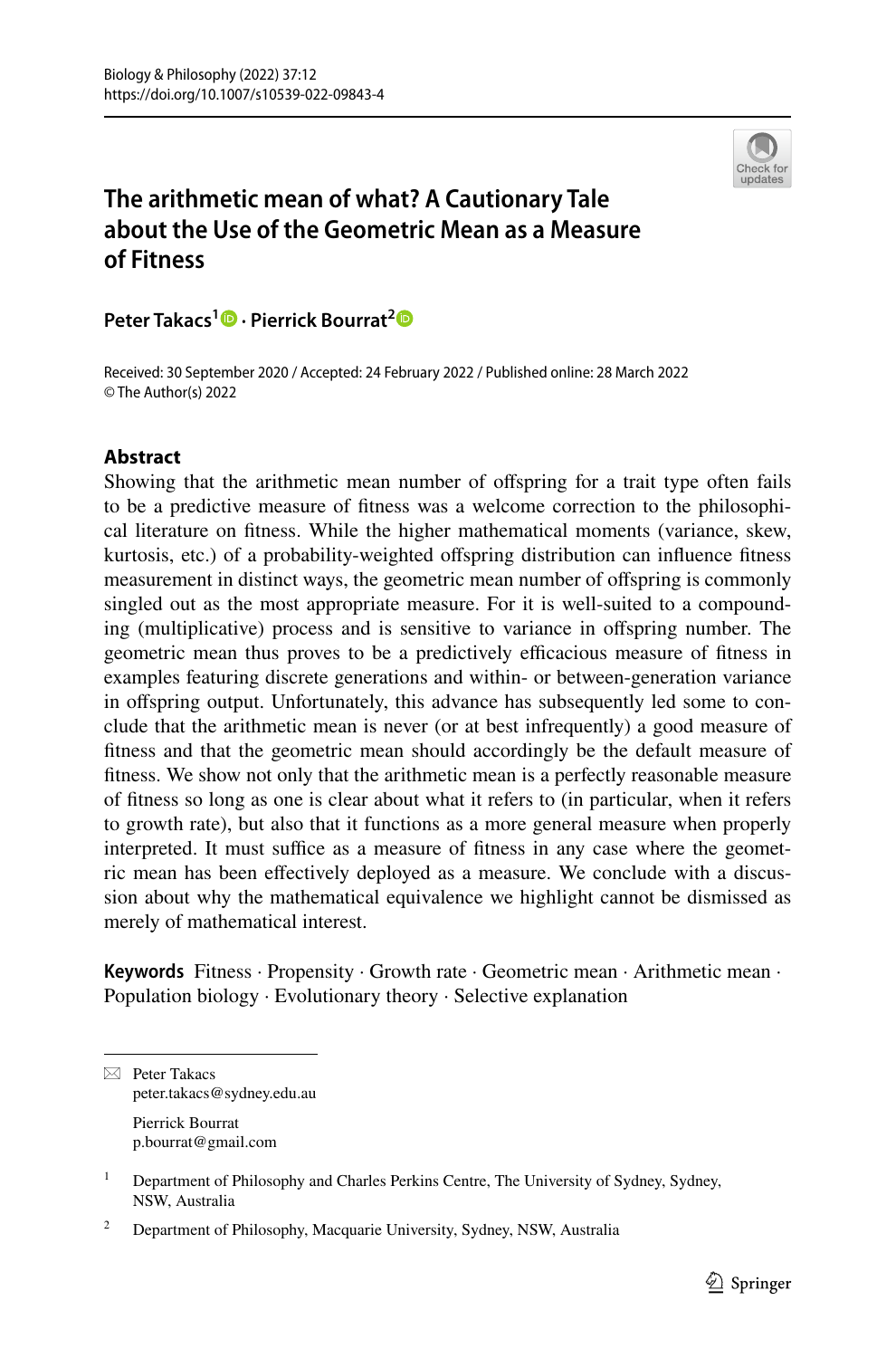## **Introduction**

It is notoriously difcult to make the concept of ftness in evolutionary population biology precise. Among the advances that have been made toward clarifying it is the realization that some simple summary statistics, such as the arithmetic mean of a probability distribution over reproductive output, do not always accurately capture the concept of ftness. Beatty and Finsen [\(1989](#page-20-0)), Brandon ([1990\)](#page-20-1), and Sober ([2001\)](#page-21-0), among others, have shown why it is often preferable to use more informative measures of ftness. The geometric mean has been singled out as particularly important in this regard since it is attentive to the variance or "spread" of data and has a realistic biological interpretation with known implications for evolutionary dynamics. This correction was as welcome as it was overdue. It emphasizes the importance of being precise about what exactly it is that such measures should lead us to expect. The fact that "expected reproductive output" and "expected reproductive success" can be decoupled was a key revelation because it sanctioned the possibility that an individual could have high (multigenerational) reproductive success despite a low expected reproductive output. However, a peculiar tendency has subsequently emerged within philosophy of biology. It is not at all uncommon to read or hear that one should always defer to the geometric mean as *the* default summary measure of ftness. The purpose of this paper is to show that the arithmetic mean can be a perfectly reasonable measure of ftness so long as one is clear about what it refers to. In fact, it must suffice as a measure of fitness in any case where the geometric mean has been efectively deployed as a measure. It is not our aim, however, to introduce a new or alternative measure of ftness into the existing literature. Rather, we wish to clarify a ubiquitous but potentially confusing feature of any sophisticated ftness measure and elaborate on why the mathematical equivalence we highlight cannot be dismissed as merely of mathematical interest. The points argued for in this paper may consequently be of interest to propensity theorists who would like to better understand the mathematical underpinnings of token ftness (i.e., ftness as a measurable property of individual organisms), in addition to those who believe that ftness ascriptions are best reserved for trait types. For present purposes, we remain neutral on this issue.

# **Background: limits of the arithmetic mean**

Philosophers have hailed the propensity interpretation of ftness (hereafter 'PIF') as a major achievement (Brandon [1978](#page-20-2); Mills and Beatty [1979](#page-21-1)). It was developed as a response to the common practice of defning and measuring ftness as the *realized* or *actual* reproductive output of an individual (Mills and Beatty [1979;](#page-21-1) Millstein  $2016$ .<sup>[1](#page-1-0)</sup> Doing so creates insurmountable difficulties for evolutionary

<span id="page-1-0"></span> $1$  The problems of "measurement" at issue are those that arise when specifying a mathematical definition of ftness or a so-called "ftness function" and thus do not pertain directly to the ways biologists interact with real populations or datasets in order to determine ftnesses. We thank an anonymous reviewer for suggesting this clarifcation.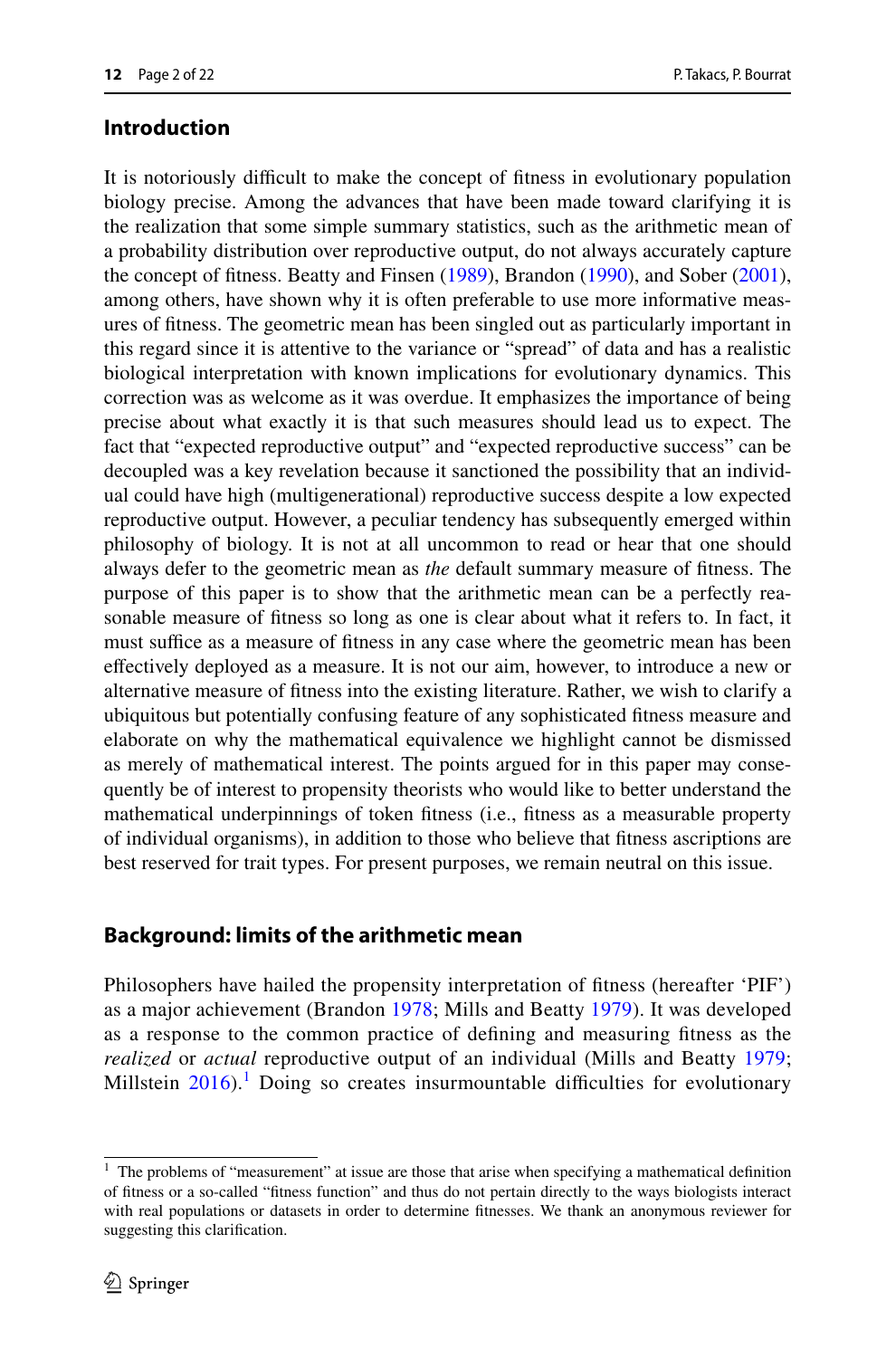theorizing. As noted by several early critics, perhaps most provocatively by Popper [\(1974\)](#page-21-3), if evolution via natural selection is depicted as "the survival of the fttest" (*a la* Herbert Spencer) and the "fttest" are defned as "those that actually survive and reproduce," the concept of ftness becomes tautologous. It is accordingly rendered empirically unfalsifable and explanatorily impotent. The fttest individuals in a population just happen to be those that survive and produce the most ofspring, irrespective of the reasons for their having done so. As such, reproductive output would no longer be reliable evidence upon which to infer the character states that are better able to meet ecological challenges to survival. This is clearly an unwelcome consequence, one that was foreshadowed by Michael Scriven's ([1959](#page-21-4)) example involving identical twins (i.e., physical duplicates in the philosophical sense) who exhibit diferential viability (e.g., one survives while the other dies by way of lightning strike). There is no selectively relevant diference, as in heritable character state variation(s), that can account for the twins' distinct evolutionary fates. Therefore, there must be more to ftness than actual survival and reproductive output.

Those who introduced the PIF (Brandon [1978](#page-20-2); Mills and Beatty [1979\)](#page-21-1) recognized that ftness must be empirically sensitive to actual lifetime reproductive output without being exhaustively defned by it. Crucial for the PIF's success was its distinguishing two desiderata that any defnitional analysis (or explication) of ftness must address. On the one hand, a defnition of ftness should justify use of the concept as a causal parameter in explanations for why some character states or trait variants (and the organisms that exemplify them) are more prevalent than competing character states or trait variants in a population. On the other hand, an adequate defnition of ftness should inform or (at least) be consistent with measures of ftness that accurately predict the direction and magnitude of relative frequency changes or mean phenotype values due to natural selection.

Mills and Beatty's ([1979\)](#page-21-1) and Brandon's [\(1978](#page-20-2)) proposals shared two key components designed to meet these desiderata. The metaphysical or ontological component addressed the former desideratum by depicting ftness as a probabilistic dispositional property or "propensity." Fitness is thereby an intrinsic and objective feature of a token organism, albeit one that fnds expression only in the organism's relation to specifed selective environments. The epistemological component addressed the second desideratum by acknowledging the mathematical function(s) used to estimate this propensity. It is estimated via a probability-weighted average over reproductive outcomes for an individual after a specifed period. The major shift in thinking about ftness that was ushered in with the PIF involved reidentifying the individual organisms constituting a population as members of sets. The sets that are most relevant to explanation in evolutionary population biology are composed of individuals who exhibit the same character state or trait variant (e.g., blue feather coloration as opposed to red; diploid genotype *AA* rather than *Aa* or *aa*). This shift to type identifcation based on variation in what is otherwise a uniform selective environment (i.e., background conditions equally or randomly experienced by all) is what makes it possible for individuals of the same type to (probabilistically) realize diferent reproductive outcomes. Two or more organisms of the same type can do so while still maintaining the same dispositional tendency. This possibility severs the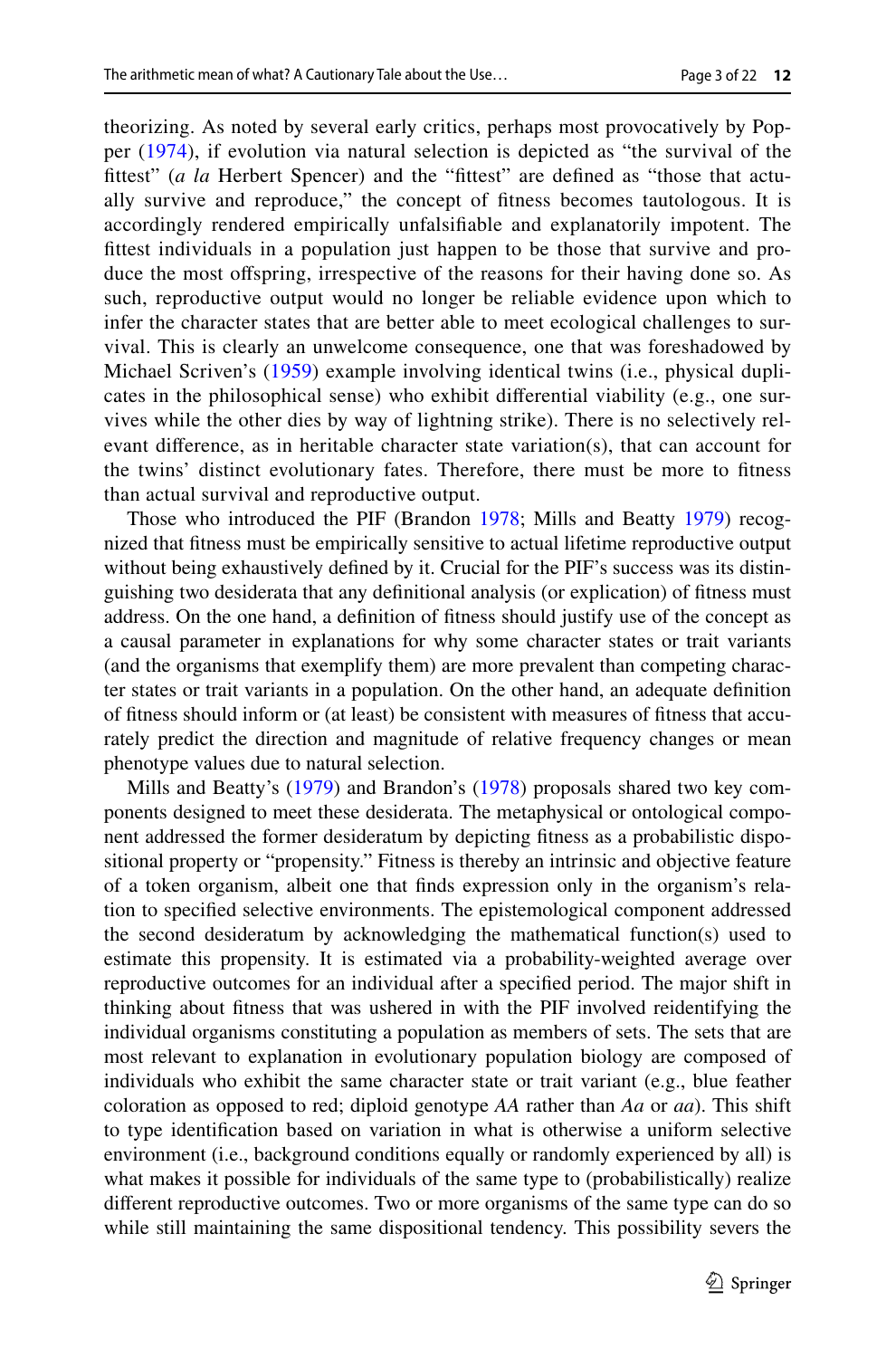problematic defnitional link between an individual's actualized reproductive contribution and its fitness. $<sup>2</sup>$ </sup>

However, the PIF faces a number of problems. In addition to those who have directly questioned the characterization of ftness as a propensity (Abrams [2007;](#page-20-3) Ariew and Ernst [2009](#page-20-4); Walsh [2007](#page-21-5), [2010](#page-21-6); Bourrat [2017](#page-20-5)), the metaphysical status of propensities in general has come under heavy scrutiny (Hájek [2019](#page-20-6); Rosenthal [2010](#page-21-7); Strevens [2011](#page-21-8)). Despite its importance, we shall ignore this strand of criticism. Our focus is restricted to the epistemic advances inherited by philosophers of biology from the work of Beatty and Finsen ([1989\)](#page-20-0), Brandon ([1990\)](#page-20-1), and Sober [\(2001](#page-21-0)). Drawing on insights from theoretical biology (Gillespie [1977](#page-20-7); Levins [1968;](#page-20-8) Lewontin and Cohen [1969;](#page-20-9) Thoday [1953](#page-21-9)), these critics have, in various ways, questioned the very possibility of measuring ftness accurately via the assignment of a single, unchanging numerical value. Early formulations of PIF (Mills and Beatty [1979](#page-21-1); Brandon [1978\)](#page-20-2) generally took it for granted that the ftness of an individual could be determined statistically by deriving the ofspring contribution from a probability-weighted distribution over reproductive output for the individual. Unfortunately, as noted by Beatty and Finsen ([1989\)](#page-20-0), Brandon ([1990\)](#page-20-1), and Sober ([2001\)](#page-21-0), summarizing the probability distribution with the arithmetic mean offspring contribution (or the "expectation") often leads to erroneous prediction. The arithmetic mean can be an insufficient measure of fitness because it ignores occasionally crucial information about the probability distribution over reproductive output. Notably, it does not account for the higher mathematical moments of statistical distributions (e.g., variance, skew, kurtosis). Such simplifcation or oversight cannot be justifed on the grounds of parsimony, or in the sense of these moments being nothing more than intriguing mathematical artifacts. The higher moments of a distribution often have realistic interpretations corresponding to causally relevant features of the organism–environment systems that affect the predictive efficacy of fitness measures. Variance, for instance, can represent the efects of demographic stochasticity or environmental stochasticity.<sup>[3](#page-3-1)</sup> The former is due to within- and between-generation diferences in number or timing of ofspring. The latter occurs with fuctuations in the biotic and abiotic components of the selective environment. Both are known to infuence ecological and evolutionary dynamics (Lande et al. [2003;](#page-20-10) Lenormand et al. [2009;](#page-20-11) Takacs and Bourrat [2021\)](#page-21-10).

<span id="page-3-0"></span> $2$  As noted by an anonymous reviewer, Brandon [\(1978](#page-20-2)) does not actively endorse the view that fitnesses of traits are averages of ftnesses of token organisms. However, we believe that this is the only way to make Brandon's proposal empirically adequate.

<span id="page-3-1"></span> $3$  Although we here restrict discussion to variance, higher mathematical moments (e.g., skew, kurtosis) can also capture aspects of stochasticity. For an introduction to dynamical, mechanistic approaches that take "eco-evo" feedbacks and, thus, changes to higher mathematical moments seriously, see Smallegange and Coulson ([2013\)](#page-21-11).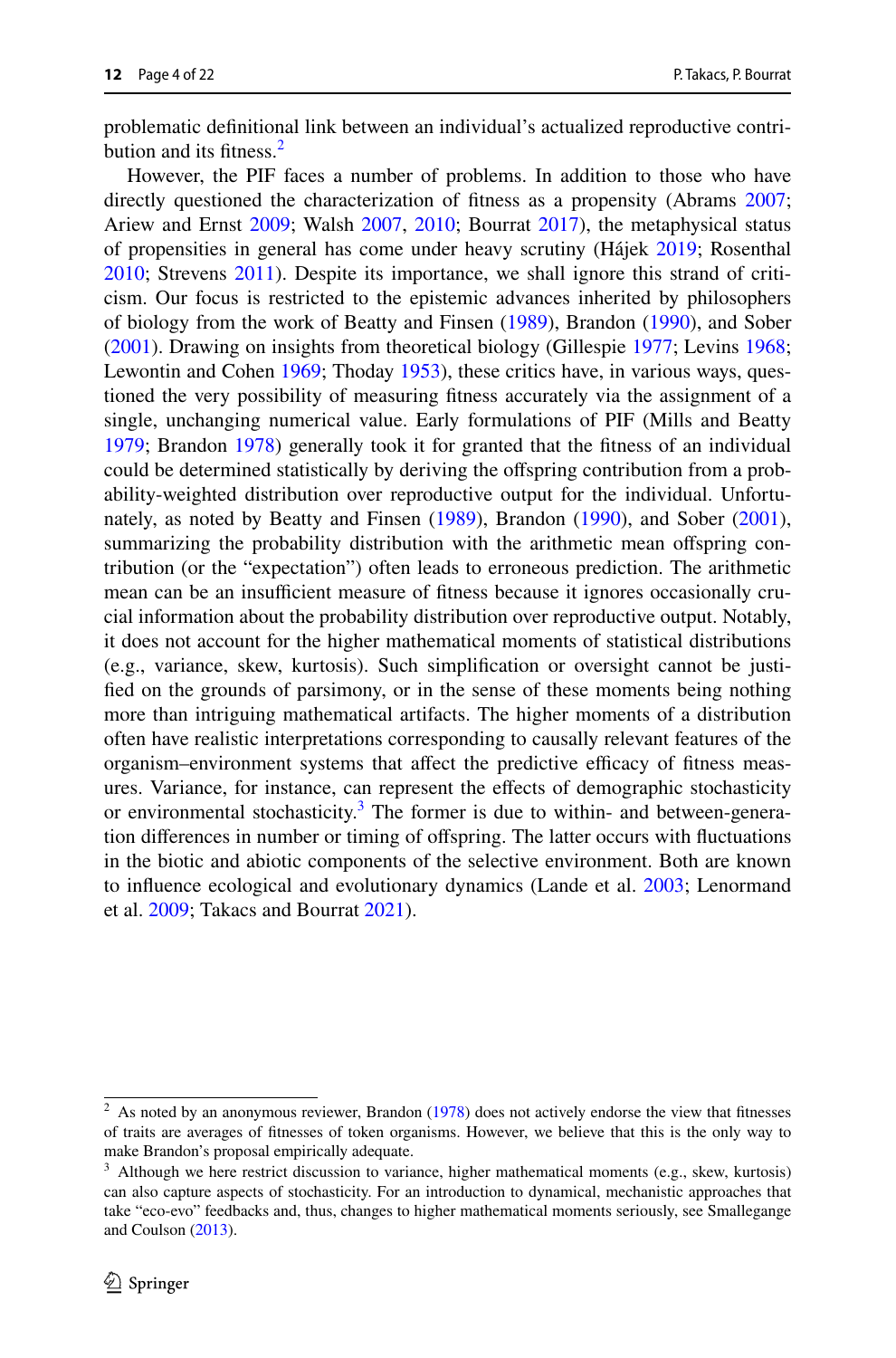#### **Properly computing the mean number of ofspring: a few examples**

A vignette adapted from Wagenaar and Timmers ([1979](#page-21-12), p. 241) demonstrating the common misperception of exponential growth can convey the practical importance of using the geometric mean. Envision a boy who would one day take his father's place as the mandarin whose assignment it was to oversee the imperial water garden. When this boy was still quite young, his father declared that a newly constructed pond within the garden was to contain duckweed. As a gesture of unyielding paternal love, he permitted his son to plant the frst duckweeds in the pond. There was, however, a caveat. Emperor's fat had it that the most aesthetically appealing situation was one in which duckweed occupied no more than half the pond's total surface area. Any more than this and the mandarin in charge would forever "sleep with the duckweed." When the boy, now a mandarin, turned 70 years of age, he proudly observed that the pond was 1/8 covered with duckweed. Never once did he worry about the growth of the duckweed exceeding the emperor's strict limit. After all, he had a lifetime's worth of observations that seemed to suggest it would not happen anytime soon. His once routine checks on the pond thus became increasingly infrequent and eventually ceased altogether. However, unbeknownst to this boy-become-mandarin was the fact that the duckweed doubled every fve years. So, to the great consternation of the complacent mandarin, and the equally great satisfaction of the neglected duckweeds, the pond would be more than half covered come the time of his eighty-frst birthday. A commonsense notion of "expectation," as in what one might expect to happen after unrefectively applying the arithmetic mean (to duckweed growth), can set a dangerous precedent.

An example of intergenerational reproductive variance among competing character states inspired by Beatty and Finsen ([1989](#page-20-0)) illustrates the necessity of heeding the geometric mean in a more mathematically rigorous way. Suppose we have two selectively relevant character states (or trait variants), A and B, in a population. By stipulation, these are mutually exclusive and exhaustive. The species exhibiting this character is asexual, and individuals must breed true to form (i.e., progenitors give rise only to descendants of the same type). Let us also make the simplifying assumption that there are discrete (non-overlapping) generations. Type-A individuals can contribute either five or six offspring with equal probability, while type-B individuals can contribute either two or ten offspring with equal probability. However, all individuals of a type within a generation must give rise to the same number of ofspring (i.e., there is no intragenerational variance). Census data gathered over eleven generations reveal the following (Table [1](#page-5-0)):

This simple case demonstrates how variance in offspring contribution among competing trait types can make a diference to their evolutionary trajectories or "fates." In the frst generation, the character states were equally prevalent in the population. Both had a frequency of 0.5. By the eleventh generation, character state A rose to a frequency of 0.88, while character state B plummeted to a frequency of 0.12. This appears (*ceteris paribus*) to be a classic case of directional selection favouring individuals who bear trait variant A, with variant B well on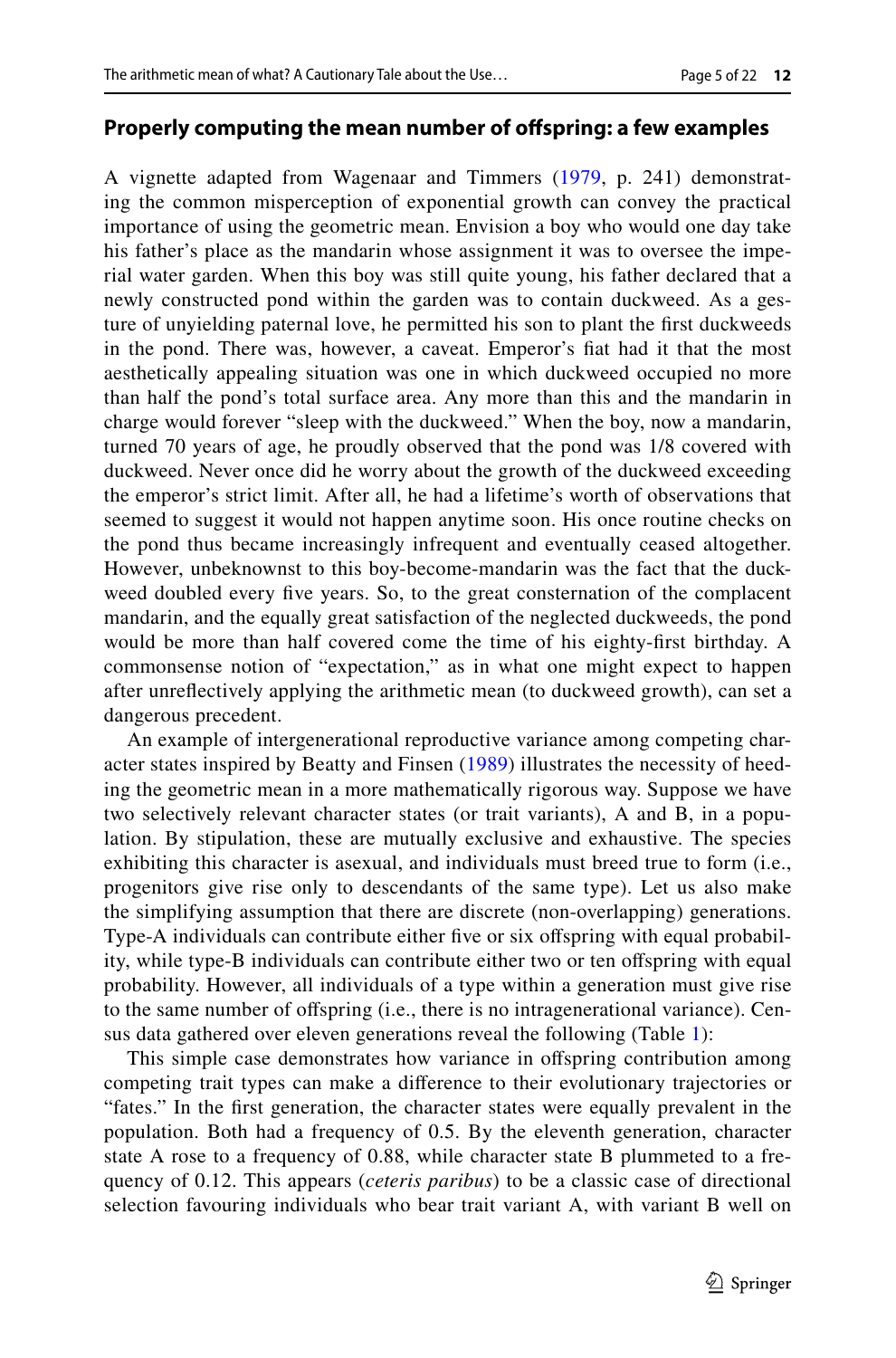<span id="page-5-0"></span>

| Table 1 Population Growth and   |            |                                       | Census Data for Two Competing Variants (See text for details.)                          |                                  |                        |                                                                                         |
|---------------------------------|------------|---------------------------------------|-----------------------------------------------------------------------------------------|----------------------------------|------------------------|-----------------------------------------------------------------------------------------|
| Trait Variant $(\rightarrow)$ A |            |                                       |                                                                                         | $\mathbf{a}$                     |                        |                                                                                         |
| Generation $(1)$ Actual # Inc   | tividuals  | eration Growth<br>Single Gen-<br>Rate | (with constant growth rate of 5.5<br>Hypothetical $#$ of Individuals<br>arithmetic mean | Actual # Individuals Single Gen- | eration Growth<br>Rate | (with constant growth rate of 6.0<br>Hypothetical # of Individuals<br>[arithmetic mean] |
|                                 |            |                                       |                                                                                         |                                  | $\overline{a}$         |                                                                                         |
|                                 |            |                                       | 5.5                                                                                     |                                  |                        |                                                                                         |
|                                 |            |                                       | 30.3                                                                                    |                                  |                        | 36                                                                                      |
|                                 | 180        |                                       | 166.4                                                                                   | 200                              |                        | 216                                                                                     |
|                                 | 900        |                                       | 915.1                                                                                   | 400                              |                        | 1,296                                                                                   |
|                                 | 5,400      |                                       | 5,032.8                                                                                 | 4,000                            |                        | 7,776                                                                                   |
|                                 | 27,000     |                                       | 27,680.6                                                                                | 8,000                            |                        | 46,656                                                                                  |
|                                 | 162,000    |                                       | 152,243.5                                                                               | 80,000                           |                        | 279,936                                                                                 |
|                                 | 810,000    |                                       | 837,339.4                                                                               | 160,000                          |                        | 1,679,616                                                                               |
|                                 | 4,860,000  |                                       | 4,605,336.6                                                                             | 1,600,000                        |                        | 10,077,696                                                                              |
|                                 | 24,300,000 | $\stackrel{\triangle}{\geq}$          | 25,329,516.2                                                                            | 3,200,000                        | $\sum_{i=1}^{n}$       | 60,466,176                                                                              |
| Arithmetic mean                 | I          | 5.5                                   | I                                                                                       | I                                | 6.0                    |                                                                                         |
| Geometric mean                  | I          | 5.48                                  |                                                                                         | I                                | 4.47                   |                                                                                         |
| Variance                        |            | 0.25                                  |                                                                                         |                                  | 16.00                  |                                                                                         |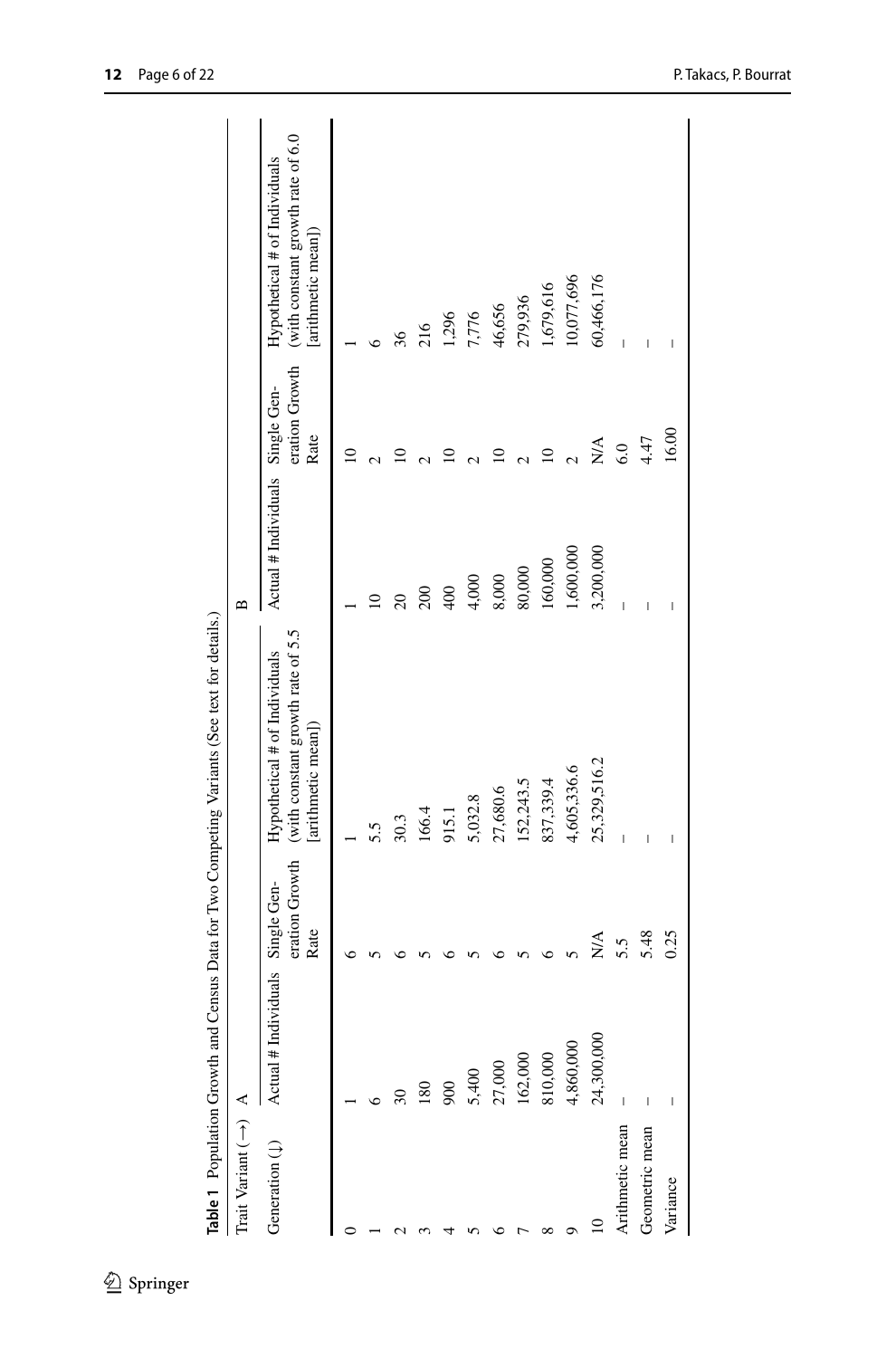its way to extinction. Yet, this is inconsistent with what one would have predicted if the "expectation" or *arithmetic mean* number of ofspring for each trait type was taken as a proxy for fitness. The values for arithmetic mean number of offspring suggest that B-type individuals have higher ftness (6.0) than their A-type counterparts (5.5). In this case, it is consequently wrong to use the arithmetic mean *number of ofspring* as a predictive measure of ftness. The geometric mean provides us with a much better prediction, one that holds despite common-sense expectations to the contrary.

Unlike the arithmetic mean number of ofspring, the geometric mean gives us a better result because it is sensitive to ("discounts for") intergenerational variation in ofspring output. The geometric mean is a measure of central tendency defned as the *n*-th root of the product of *n* numbers. For numbers  $x_1, x_2, ..., x_n$ , it is defined as follows:

$$
\left(\prod_{i=1}^n x_i\right)^{\frac{1}{n}} = \sqrt[n]{\left(x_1 x_2 \dots x_n\right)}
$$

It can account for the fact that the reproductive contribution of B-type individuals varies dramatically around the arithmetic mean between generations. The derivation of the geometric mean number of ofspring is particularly sensitive to those instances or generations where B-type individuals contribute just two ofspring each. The long-term relative ftness cost incurred during such "bad years" (generations 1, 3, 5, 7, and 9 in Table [1\)](#page-5-0) is not ofset by the large gains that accrue during the "good years" (generations 0, 2, 4, 6, and 8 in Table [1\)](#page-5-0). This is because the biological process of reproduction, as it pertains to the relative ftness of competing trait variants, is multiplicative. The growth of a lineage is a "compounding process" in the sense that the overall reproductive contribution of a type to the number of individuals who bear that type in a subsequent generation depends on the number of individuals with the type in the current generation. The reproductive contribution that B-type individuals could make toward increasing the relative frequency of their type in what is an otherwise "good (high fecundity) year" is diminished by its application to the outcome of a preceding "bad (low fecundity) year." This is evident if one compares the diference between what the number of B-type individuals would have been if the population had grown according to the arithmetic mean (without variance) and the actual number of B-type individuals in Table  $1$  (third vs. first columns under variant B). This penalty becomes more pronounced with the passage of time. In Sisyphean fashion, the selective relief experienced by the B-type during the "good years" becomes increasingly shorter-lived as the hill to climb grows into a mountain.

The geometric mean number of ofspring tracks the ftness cost associated with variance in fnite populations. Other things (e.g., arithmetic means) being equal, character states with lower variance have a higher probability of increasing in frequency. This holds even when variance in ofspring contribution is depicted as a within-generation (intragenerational) occurrence (Sober [2001](#page-21-0)). Higher mathematical moments (e.g., skew, kurtosis) of probability distributions over offspring contribution for competing trait types, although typically of lesser signifcance than variance,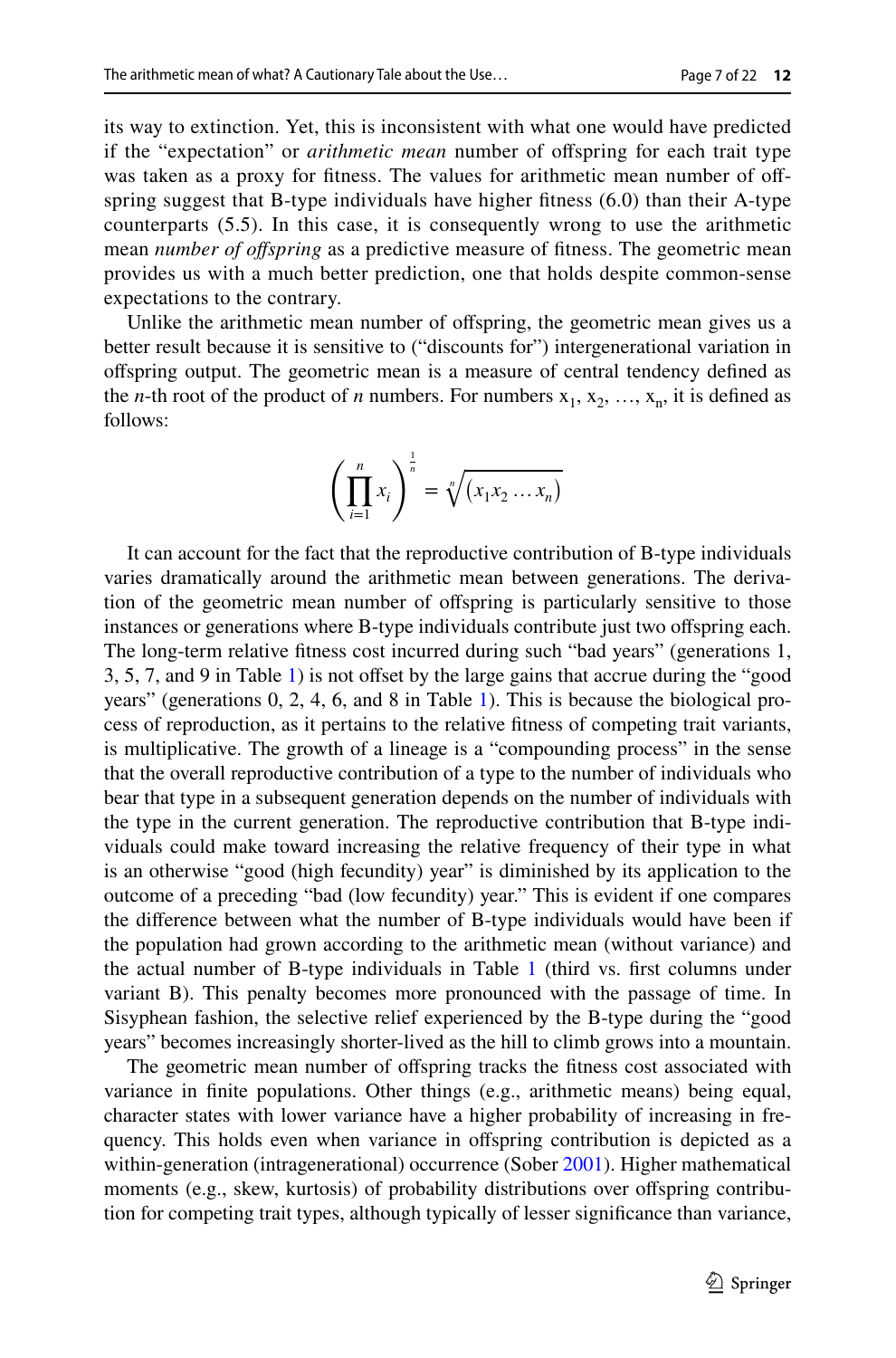can generate similarly intractable problems for evolutionary predictions based on a single, static measure of ftness (Beatty and Finsen [1989](#page-20-0); Gillespie [1977\)](#page-20-7). To adequately recover ftness as a measurable propensity would seem to require extracting all information from the probability distribution over possible reproductive output.

## **Why the arithmetic mean nevertheless remains a good measure of ftness**

As discussed earlier, the case against using the arithmetic mean as a measure of ftness appears decisive. We now explain why the temptation to construe the situation as such should be resisted. The frst step in justifying our reticence is to reiterate that evolutionary explanations are concerned typically with the *growth* of lineages generated by competing character state types. In other words, evolutionary population biology compares the growth rates of sub*populations* distinguished by character state. Population growth is a compounding (multiplicative) process, a fact which fgures prominently in the criticisms lodged by Beatty and Finsen ([1989\)](#page-20-0), Brandon [\(1990](#page-20-1)), and Sober [\(2001](#page-21-0)). Population abundance increases geometrically (if modelled in discrete time) or exponentially (if modelled in continuous time), rather than linearly (i.e., as if adding the same number of individuals in each generation). Although researchers in theoretical population biology rarely make this explicit, what many refer to when using expressions like "growth rate of the population" is the growth rate of the *logarithm of population size*. Conversion to a logarithmic scale is what enables them to recapture a linear approximation of (i.e., constant scaling factor for) population growth rate and, thereby, abundance in continuous time.

Returning to the example illustrated in Table [1](#page-5-0) makes this distinction apparent. If the sole individual with character state type B in the frst generation produces ten B-type offspring, each of whom produces two  $B_1$ -type offspring, this is equivalent to a situation where individuals produce  $(10 \times 2)^{\frac{1}{2}} = \sqrt{20} = 4.47$  offspring each generation, as opposed to  $\frac{(10+2)}{2}$  = 6 offspring each generation, as per the arithmetic mean.<sup>[4](#page-7-0)</sup> Note that the progenitor of this lineage will have 20 grand-offspring, just as if the population was multiplied by the geometric mean of 4.47 each generation  $(e.g., \sqrt{20} \times \sqrt{20} = 20)$  rather than the arithmetic mean of 6 (e.g.,  $6 \times 6 = 36$ ). As many have recognized, the proper way to average a geometric growth rate is accordingly to take the geometric mean of the multiplicative terms (i.e., the *n*-th root of *n* factors). However, the more general context for assessing population growth is logarithmic space. For to average over changes on a log scale is to average the proportional changes in population size across successive time steps rather than the absolute changes in population size.[5](#page-7-1) On a log scale, it is the *arithmetic* mean that provides

<span id="page-7-0"></span><sup>4</sup> Readers should note that we have chosen to round logarithmic values throughout the paper to facilitate exposition and comprehension.

<span id="page-7-1"></span><sup>5</sup> Within log-space one can, for instance, easily see why it is that an absolute increase of 50 individuals over one generation indicates greater growth for a population initially consisting of 25  $(25 \rightarrow 75)$ ; 75 / 25 = 3.0) than it does for a population initially consisting of 100 (100  $\rightarrow$  150; 150 / 100 = 1.5).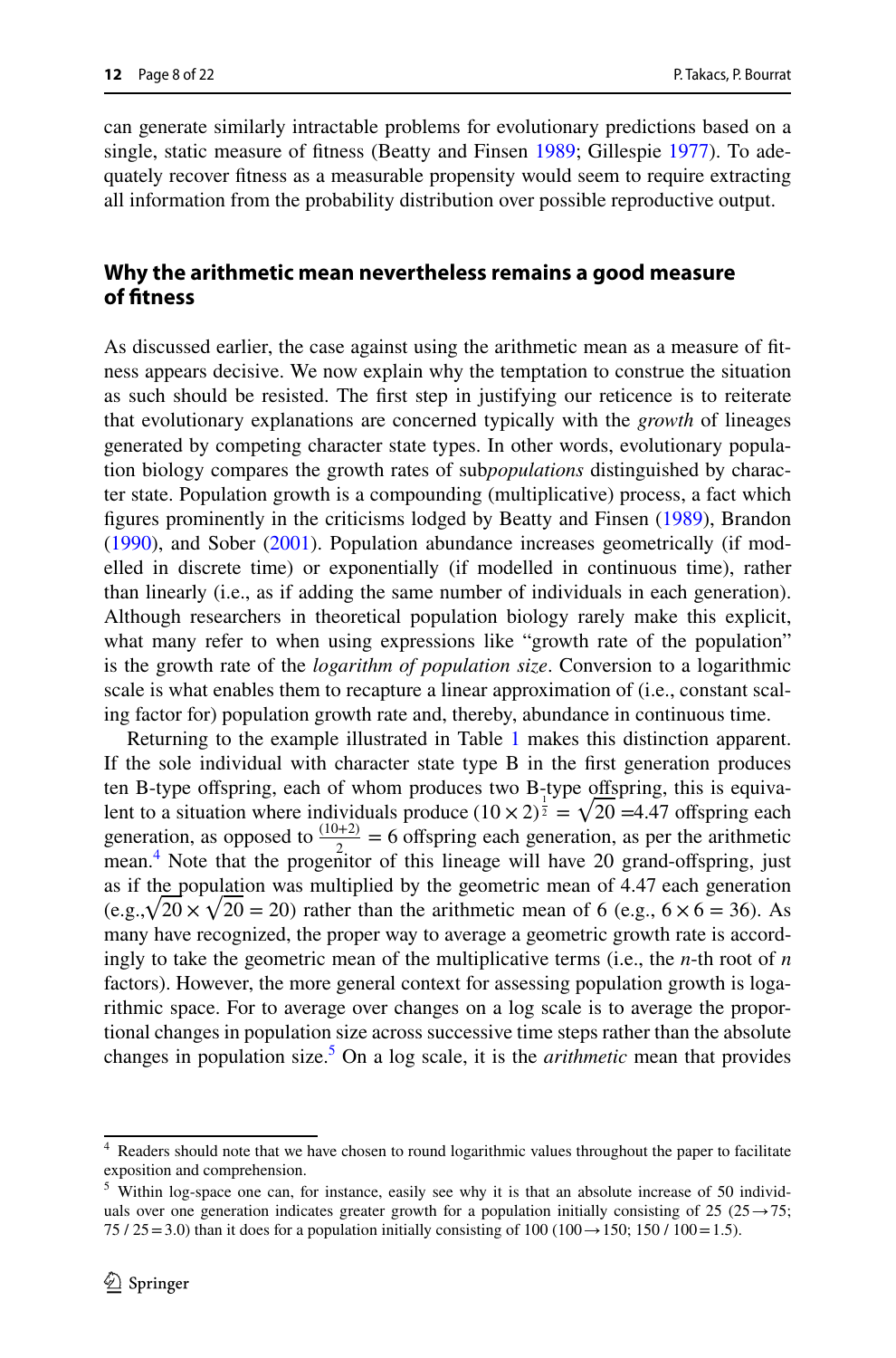the correct result. The logarithm of population size increases by  $\frac{\ln(10)+\ln(2)}{2} = 1.50$ each generation (for a total increase of  $\ln(20)$ ).<sup>[6](#page-8-0)</sup> In contrast, use of the geometric mean on a log scale would lead one astray:  $\sqrt{\ln(10) \times \ln(2)} = 1.26 \neq 1.50$ . Thus, asserting that the geometric mean is "better than" or "superior to" the arithmetic mean can be just as problematic as adopting the arithmetic mean (of ofspring output) when the quantity to be averaged (e.g., number of ofspring vs. number of grand-ofspring) is left unspecifed. Neither Beatty and Finsen ([1989\)](#page-20-0) nor Brandon  $(1990)$  $(1990)$  or Sober  $(2001)$  $(2001)$  leave the quantity unspecified. The geometric mean is a statistical summary measure of *number of ofspring* for them. It is a perfectly admissible measure of ftness in the types of cases that they discuss. Later in this section, we show how even this careful specifcation of the quantity measured can fall short for preserving the geometric mean as the "most generally applicable" or "default" measure of (relative) ftness.

Thus far, we have shown only that the arithmetic mean change in log population size is equivalent to the geometric mean number of offspring, not that the former is preferable to the latter. This result should not come as a surprise since computing ftness using the arithmetic mean of the log population size increase is strictly equivalent to computing it with the geometric mean of the multiplicative terms. By the basic properties of the log function,  $e^{\frac{\ln((10)+\ln(2))}{2}} = (2 \times 10)^{\frac{1}{2}} = \sqrt{20}$ , with Euler's number  $e \approx 2.718$ . It is always true for multiplicative (compounding) processes, irrespective of their deterministic or stochastic nature, that the arithmetic mean of the exponential growth rate is equivalent to the geometric mean of the multipli-cative growth rate.<sup>[7](#page-8-1)</sup> In the absence of intergenerational fluctuation (i.e., when the population is multiplied by a constant growth rate every generation), the arithmetic and geometric means for number of offspring are equal<sup>8</sup>; therefore, this distinction proves unnecessary.

In and of itself, the foregoing mathematical equivalence is of little philosophical interest. Its importance only begins to take shape when noting how the equivalency between the geometric and exponential notation hints at a seminal link between evolutionary biology (e.g., population genetics) and population ecology. The dynamics of a closed biological population (i.e., its growth, decline, or stasis) ultimately consist of the very same births and deaths that are used to determine ftness values (Crow and Kimura [1970](#page-20-12), p. 7; Hamilton [2011,](#page-20-13) pp. 185–188; Hartl and Clark [1997,](#page-20-14) pp. 216–218; Rice  $2004$ , pp. 6–8). Where  $N_0$  and  $N_t$  are, respectively, the population size at an initial time  $\theta$  and a subsequent point in time  $t$  (e.g., the next generation),

<span id="page-8-0"></span><sup>6</sup> After two bouts of reproduction, the *total* increase of the natural log of population size in the third generation would be  $1.5 + 1.5 = 3.0 \approx \ln(20)$ . This becomes somewhat more obvious when recalling that the growth rate (1.5) features as an exponent with base *e* (Euler's number  $e \approx 2.718$ ):  $e^{1.5} \approx 4.48$ . So,  $e^{1.5} \times e^{1.5} = e^{1.5+1.5} = e^{3.0} \approx 20$ , and ln(20)  $\approx 3.0$ .

<span id="page-8-1"></span> $7$  Sober erroneously states that "The appropriate measure for fitness in this case is the geometric mean of ofspring number averaged over time; *this is the same as the expected log of the number of ofspring*" ([2001,](#page-21-0) p. 31 [emphasis added]). As written, the stated equivalence is false. The geometric mean of offspring number averaged over time is the same as the exponential of the natural logarithm of expected number of ofspring.

<span id="page-8-2"></span><sup>&</sup>lt;sup>8</sup> In other words, when there is no intra- or intergenerational variance in offspring output, the population is multiplied by a constant growth rate *m*, where  $\prod_{i=1}^{n} m^{1/n} = \frac{1}{n} \sum_{i=1}^{n} m = m$ .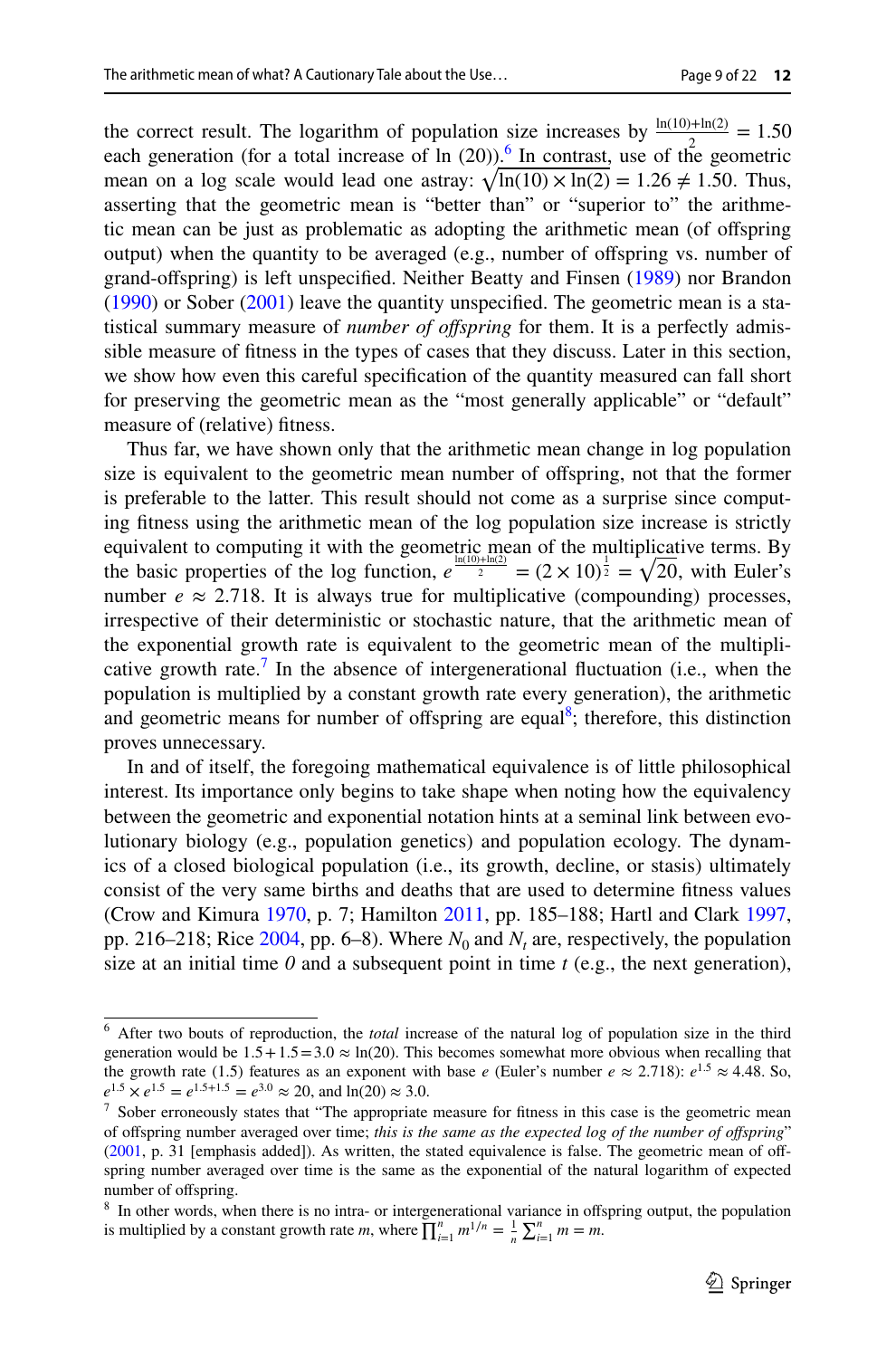and *ert* is the fnite rate of increase represented in exponential form (with Euler's number *e*), we have the integrated form of the well-known exponential equation for population growth that predicts population size:  $N_t = N_0 e^{rt}$ . Deriving the average individual ftness of population members requires solving for *r*, the "intrinsic rate of increase" (or "Malthusian parameter"). A sequence of simple algebraic rearrangements followed by a transition to diferential form shows how this can be done:

$$
N_t = N_0 e^{rt} \tag{1}
$$

$$
\frac{N_t}{N_0} = e^{rt} \tag{2}
$$

$$
ln\left(\frac{N_t}{N_0}\right) = ln(e^{rt})
$$
\n(3)

$$
\ln(N_t) - \ln(N_0) = rt \tag{4}
$$

On the simplifying assumption that this population began with a single member (i.e.,  $N_0 = 1$ , so that  $\ln(N_0) = \ln(1) = 0$ ), we then have:

$$
\ln(N_t) = rt \tag{5}
$$

<span id="page-9-0"></span>
$$
\frac{\ln(N_t)}{t} = r \tag{6}
$$

$$
\frac{dln(N_t)}{dt} = r = \frac{d(N_t)}{dt} \frac{1}{N_t}
$$
\n(7)

Two key points can be made with this formal apparatus in place. First, it makes explicit what is typically taken for granted by many theoretical population biologists; namely, that population growth rates are determined by change in the *logarithm of population size*. This is already evident on the left-hand side of the equation in step  $(4)$  and is transparent on the left-hand side of Eq.  $(7)$  $(7)$ . Tracking change in the logarithm of population size is what licenses the arithmetic mean as a measure of ftness for a multiplicative process in continuous time (the importance of continuous time will be discussed momentarily). Second, the intrinsic rate of population increase  $(r)$  is equivalent to the *per capita* instantaneous change in population size.<sup>[9](#page-9-1)</sup> The second term in the rearrangement on the far right-hand side of Eq. [\(7](#page-9-0)),  $\frac{1}{N_t}$  makes this clear. This represents the average contribution that each of the individuals

<span id="page-9-1"></span><sup>&</sup>lt;sup>9</sup> Equation (7) shows an expansion licensed by the following theorem (the derivative of the natural log function):  $\frac{d(\hat{ln}f(x))}{d(x)} = f\frac{x}{f(x)}$ . The rate of change of the log of a number is the same as the per capita change in that number.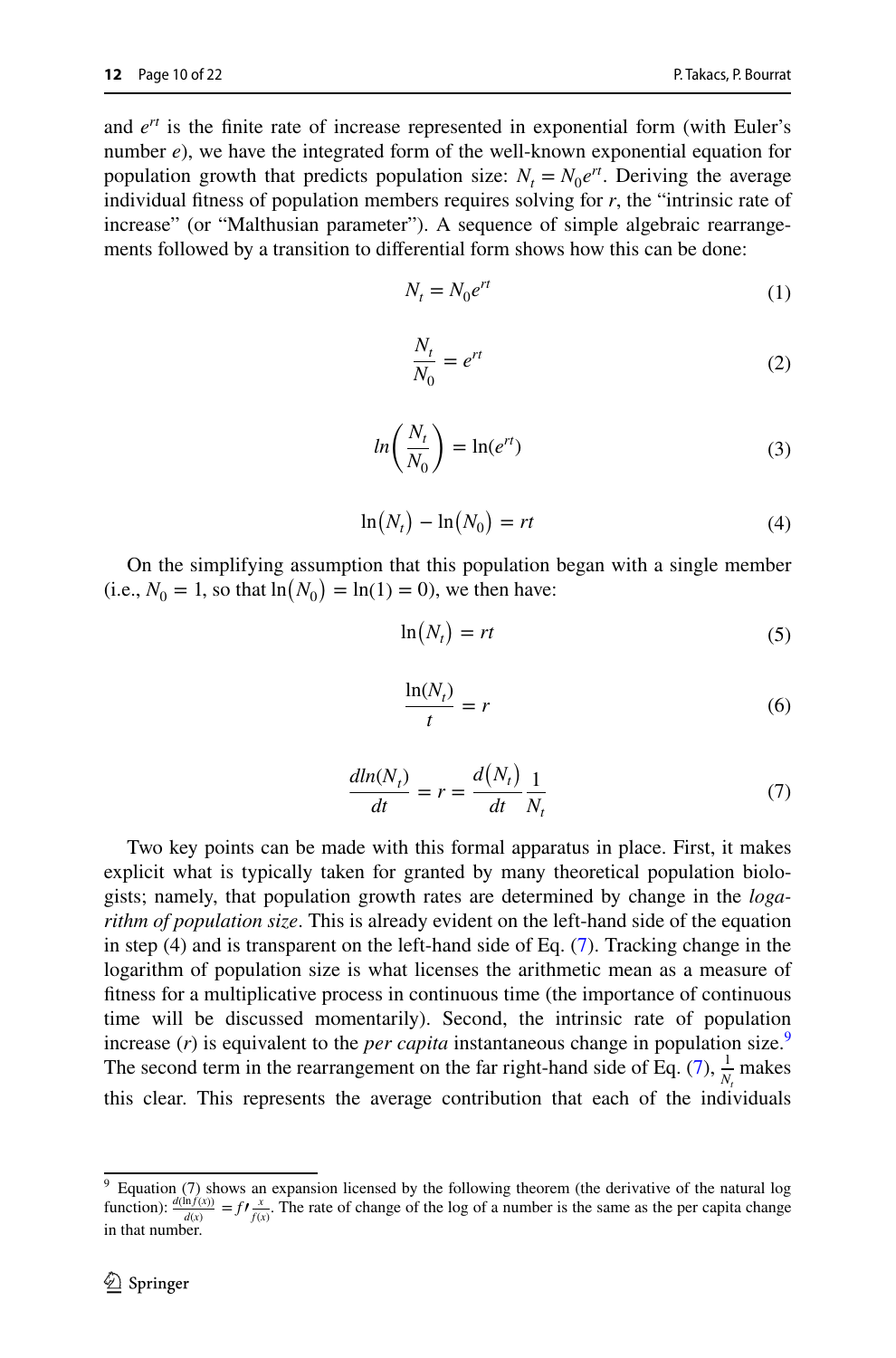constituting a population makes (per unit time) to the change in population size. Although commonly encountered as a general population level parameter in the context of population ecology (where individual variation is glossed over), it functions as an evolutionary measure of ftness when the "population" for which it is derived happens to be a *sub*population whose members share a unique character state or trait variant. For example, in population genetics, this value is typically referred to as a "genotype specifc growth rate" or, more simply, "absolute ftness" and "Malthusian fitness" (Hamilton [2011,](#page-20-13) p.185; Hartl and Clark [1997,](#page-20-14) p. 218). Importantly, such subpopulations can consist of a single member (McGraw and Caswell [1996](#page-21-14), p. 49; Wagner [2010](#page-21-15), pp. 1359–1360; Fisher [1930,](#page-20-15) pp. 23–24). While it is not our aim to endorse ftness as a propensity of token organisms, it should be recognized that recasting the individual as a "subpopulation of one" or "invading novel mutant" with a probabilistic tendency to give rise to a lineage with some number of members given a specifed duration of time is central to theoretical frameworks such as adaptive dynamics (Metz et al. [1992](#page-21-16); Pence and Ramsey [2013](#page-21-17); Tuljapurkar [1989\)](#page-21-18).

In efect, what many population biologists do when they deploy these ecological measures in an evolutionary setting is to compare the intrinsic growth rates associated with lineages of trait types to derive relative ftness values. The geometric mean number of ofspring, focusing as it does on reproductive output rather than growth rate, works well<sup>10</sup> with discrete population growth and non-overlapping generations. Intrinsic growth rate is equal to reproductive output in such circumstances. However, this should not mislead us into thinking that reproductive output is the more general measure; it represents a "special case" of continuous time population growth.

Readers will surely have noticed that the example we provide (Table [1](#page-5-0)) involves a population that grows (reproduces) discretely with non-overlapping generations. In that particular case, it is perfectly acceptable to use the geometric mean number of ofspring as a measure of ftness. Why, then, should an instantaneous measure of ftness (*r*) for continuous (i.e., non-generational) time be considered a more basic or fundamental measure? The deceptively simple but potentially confusing answer from population biology draws on calculus: the continuous model is equivalent to a discrete diference equation with an infnitely small time step. The preceding question then becomes "why prefer a measure of ftness based on an infnitely small time step?" The direct answer is that one must defer to an instantaneous or intrinsic rate of increase whenever the fnite timescales over which we measure the ftness of

<span id="page-10-0"></span><sup>&</sup>lt;sup>10</sup> Rather than provide definitional criteria for any model to "work well," we assume a very simple standard for model comparison that relies on a comparative notion: one model or measure is "better than" another if the prediction(s) that it makes for relative representation over well-delineated spatial and temporal scales for a specifed population are more accurate than those made by its competitor (*ceteris paribus*). Unpacking the *ceteris paribus* clause would reveal assumptions such as: (1) more predictively accurate models or measures that include more parameters are not penalized signifcantly for their additional complexity (e.g., via Akaike Information Criterion scores); (2) the thresholds for acceptable error are similar; and (3) that the costs associated with parameter estimation, data collection, and data analysis are comparable. Engagement with this topic is beyond the scope of this paper. For the interested reader, we recommend Michael Weisberg's *Simulation and Similarity: Using Models to Understand the World* (2013).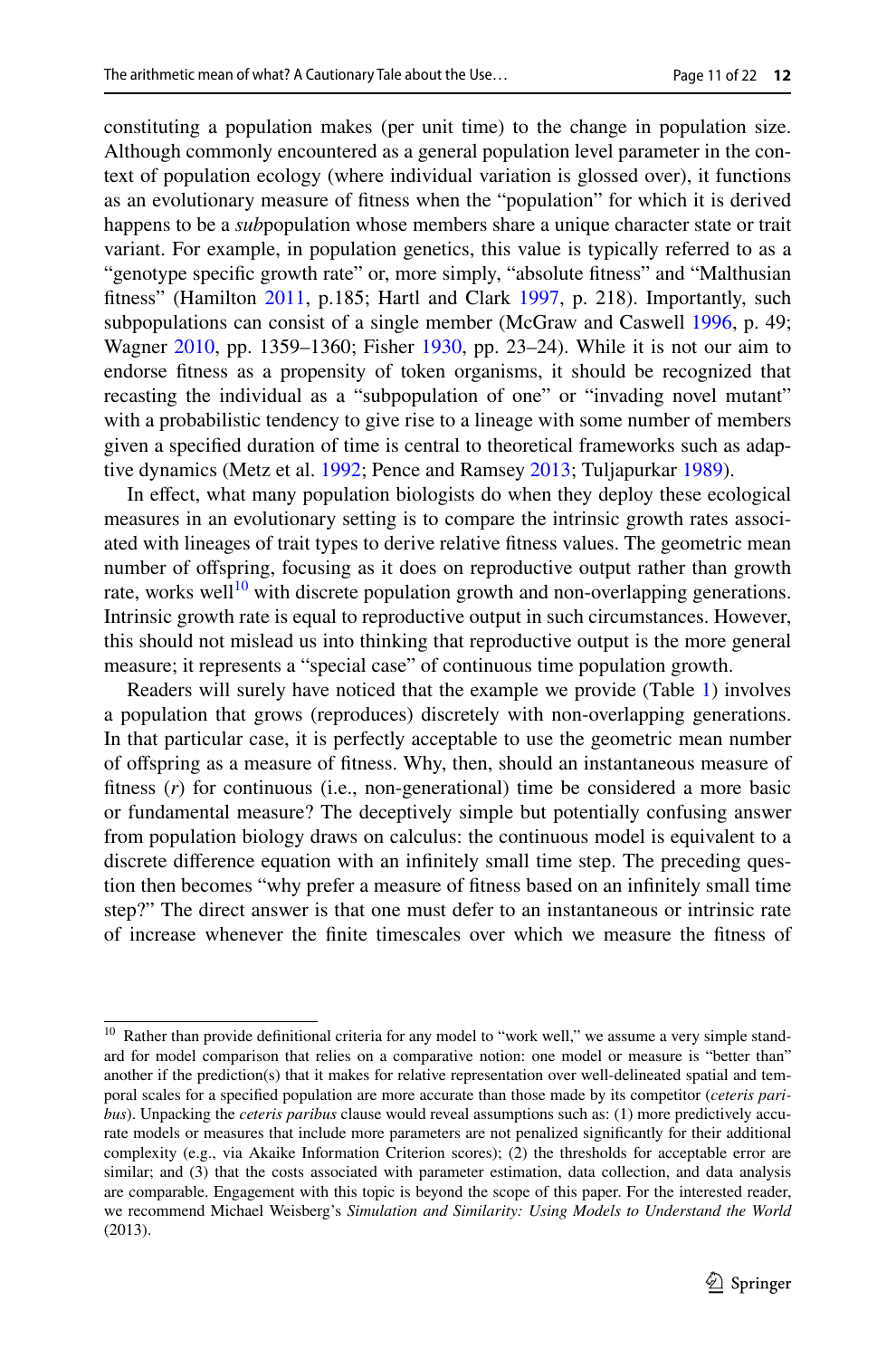competing character states are unequal. We now provide an example that shows why the instantaneous measure should be granted explanatory precedence.

Consider two closed human populations that exhibit unequal constant growth rates (i.e., birth and death rates remain constant).<sup>[11](#page-11-0)</sup> Let us refer to these populations as P1 and P2, respectively. Reproduction in human populations does not occur in discrete generations. Humans reproduce "year round," and generations overlap. We have no well-defned reproductive schedules. Suppose we have census data on the size (i.e., absolute abundance) of both populations. The catch is that the census data for P1 are taken once every 20 years, whereas the data for P2 refect a 30-year census period. We want to know which population grows faster. How is a comparison to be drawn? The problem confronting the demographer in this case parallels the problem faced by an evolutionary population biologist who investigates distinct trait variants exhibiting divergent reproductive schedules with unequal time steps. Although this example involves uniform populations, it should not be forgotten that the "population" of importance for assessing relative ftness ultimately consists of *sub*populations whose members are unifed by their exhibiting the same character state or trait variant. However, let us momentarily set aside this complication and instead examine these two populations *sans* (intrapopulation) variation.

Growth in either of these populations can be modelled with a discrete diference equation wherein a population increases by a constant proportion, *g*, over the time step determined by its census period:

<span id="page-11-2"></span>
$$
N_{t+1} = N_t + gN_t \tag{8}
$$

Here, '*g*' is the *discrete growth factor*. [12](#page-11-1) Let us assume that P1, which has a time step of 20 years, grew by 20%. As such,  $g_1 = 0.20$  for P1. P2, with its time step of 30 years, grew by 25%, so  $g_2$ =0.25 for P2. If each population exhibits a constant increase associated with its distinct census time, the population size for the following time step  $(N_{t+1})$  could be modelled as in Eq. [8.](#page-11-2) This reflects the actual or realized increase in the population size over a single time step (20 years for P1; 30 years for P2). Simple algebraic rearrangement permits the following transformation:

$$
N_{t+1} = N_t(1+g)
$$
 (9)

The factor  $(1+g)$  indicates the *finite rate of increase* and is more commonly denoted by *λ*. Substituting this notation into the diference equation yields a form that may be more familiar to readers:

<span id="page-11-0"></span><sup>&</sup>lt;sup>11</sup> The deterministic dynamics we introduce here should be understood as the large population limits of an individual-based stochastic process that (if modelled) would make explicit the probability weightings that are central to PIF. Thus, a probabilistic measure of individual ftness could be derived from each measure in our example (i.e., for each population and time step). Critically, however, even such explicitly probabilistic measures and their associated stochastic dynamics would not immediately resolve the issue of how to directly compare them.

<span id="page-11-1"></span> $12$  In the following, we will drop the subscripts when either population could be referenced, except when there is possible ambiguity.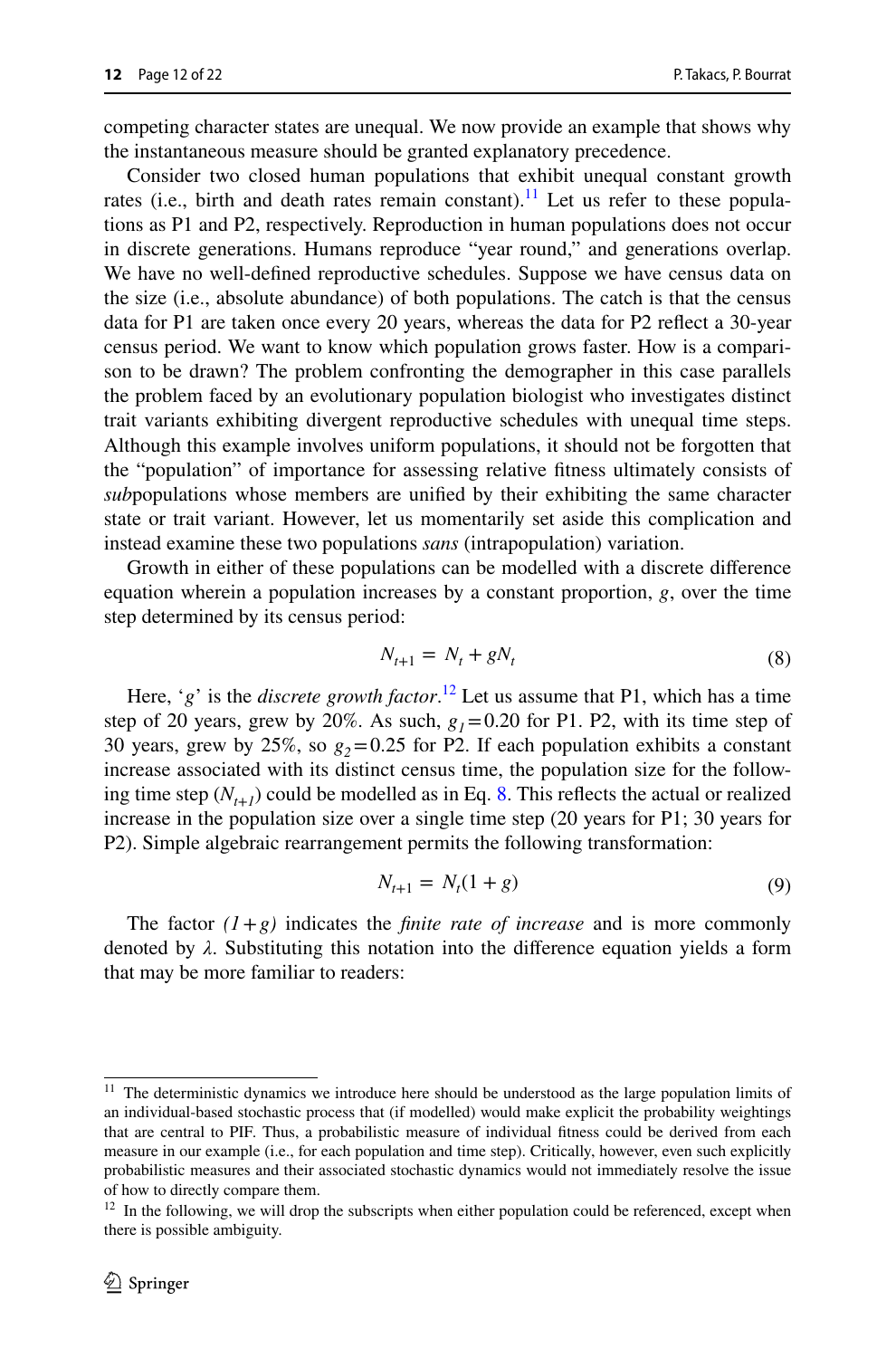<span id="page-12-0"></span>
$$
N_{t+1} = \lambda N_t \tag{10}
$$

If  $\lambda > 1$ , the population is growing. If  $0 < \lambda < 1$ , the population is in decline. And if  $\lambda = 1$ , the population is at equilibrium, where birth and death rates are perfectly balanced. It is important to note that  $\lambda$  is equal to the ratio of the population size during the next time step  $(N_{t+1})$  to the population size for the current time step  $(N_t): N_{t+1}/N_t = \lambda$ . It thus measures the *proportional* (contra absolute) change in population size from one year to the next. Given  $\lambda$  and an initial population size  $(N_t)$ , we can with Eq. [10](#page-12-0) predict the size of either population at any time step in the future. This can be done because the output of Eq. [10](#page-12-0)  $(N_{t+1})$  serves as the input  $(N_t)$  for the calculation of the subsequent time step  $(N_{t+2})$ . If we accordingly wanted to predict the population size two time steps into the future, we would do so as follows:  $N_{t+2} = \lambda(N_{t+1}) = \lambda(\lambda N_t) = \lambda^2 N_t$ . Of course, this calculation could be repeated as many times as needed to reach a desired time step. The general solution to this recursion equation after *t* years (with  $N_0$  as initial population size) is:

<span id="page-12-2"></span>
$$
N_t = \lambda^t N_o \tag{11}
$$

Now, it is crucial to recognize that  $\lambda$  is necessarily associated with a particular time step in the equation, in this case a (discrete) census time of 20 years for P1 and 30 years for P2. Consequently, there may remain looming uneasiness concerning the seemingly arbitrary choice of a 20-year time step over a 30-year time step (or vice versa) as the proper duration over which to measure. Similar scepticism may very well infect any other proposed discrete duration for measurement.

How, then, can this anxiety be assuaged? Since  $\lambda$  is "time step-dependent" it cannot be changed by simple scaling. Recall that in our ongoing example for P1 (with a 20-year time step), we have  $g_1 = 0.20$ , which means that  $\lambda_1$  takes a value of 1.20. To compare this against P2 ( $g_2$ =0.25,  $\lambda$ <sub>2</sub>=1.25), which has a 30-year time step, one might naively assume that a straightforward rescaling procedure would suffice, whereby the finite rate of increase  $(\lambda_1)$  for P1 is multiplied by the number of 20-year periods in a 30-year time step (30/20 = 1.5):  $1.20 \times 1.5 = 1.80$ .<sup>[13](#page-12-1)</sup> But a  $\lambda_1$ value of 1.20 with a 20-year time step is not equivalent to a  $\lambda_1$  value of 1.80 with a 30-year time step. The latter value of  $\lambda_1$  indicates an 80% increase in population size. It cannot be "scaled down" to recover the realized, constant 20-year increase of 20%. Therefore, it is no mere redescription of population growth on a diferent (e.g., 30-year) timescale.

Correctly changing the time step of  $\lambda_1$  for explicit comparison of P1 against P2 involves a sequence of three steps. The first step requires converting  $\lambda_1$  to r, the

<span id="page-12-1"></span><sup>&</sup>lt;sup>13</sup> Doing so would be tantamount to comparing growth rates only every 60 years, as this is the least common multiple of these time steps (i.e., three steps for P1, two steps for P2; we do this in the main text below with our "check for accuracy"). While this can be accomplished for such a simple case, it is inadequate as a general strategy for more complicated scenarios that require comparison of many distinct growth rates with unequal time steps.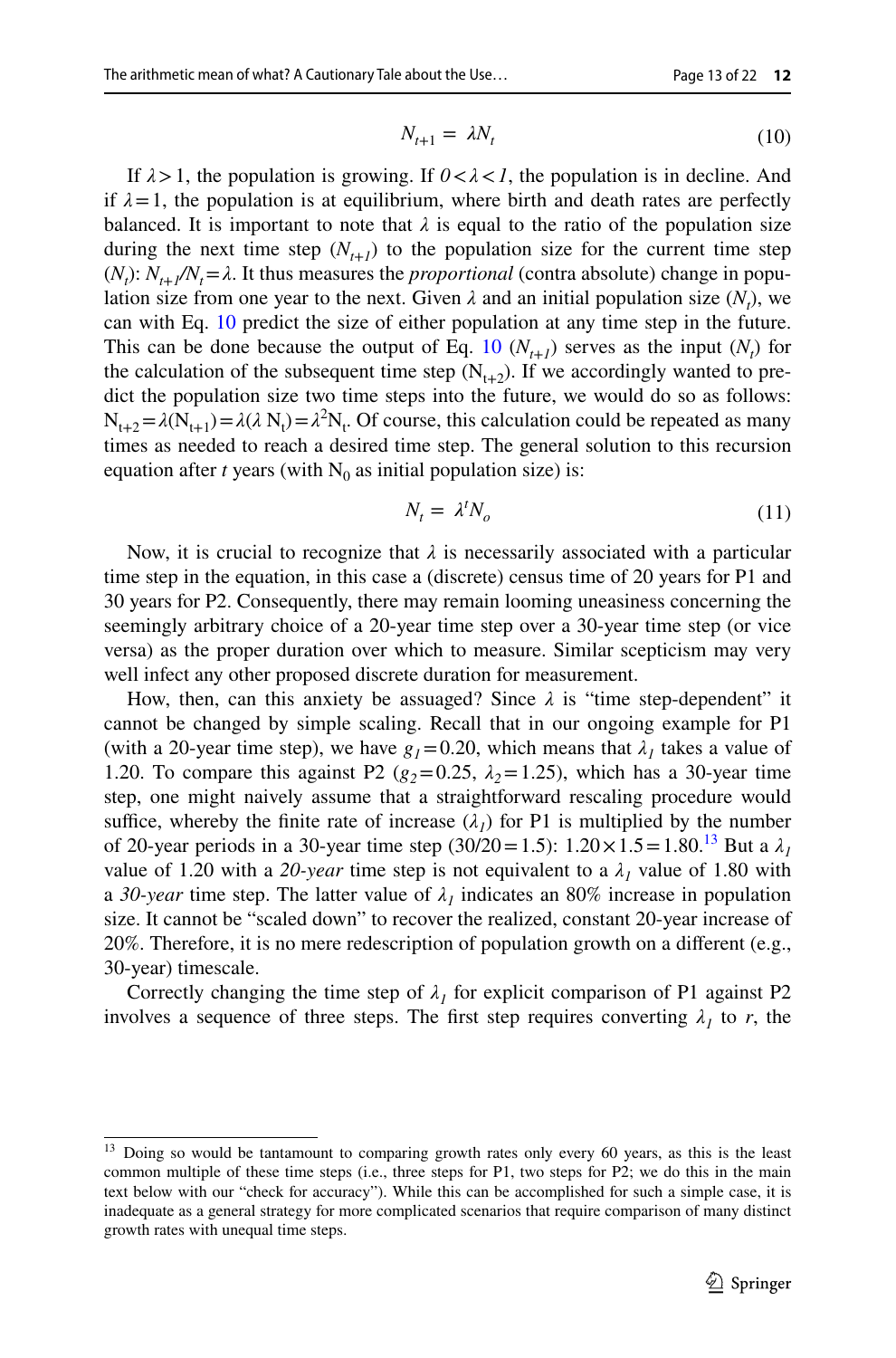instantaneous or intrinsic rate of increase (or Malthusian parameter). In the limit, as the time step associated with  $\lambda_1$  becomes infinitesimally small, it is the case that  $\lambda = e^{r}$ .<sup>14</sup> Taking the natural logarithm of both sides makes the operation more obvious:  $r = ln(\lambda)$ . Using the value of  $\lambda_1$  for P1 from our example subsequently renders  $r = ln(1.20) = 0.182$ . The second step is to scale *r* to the appropriate time step. The unit of measure for this newly derived value for  $r$  is average number of offspring per individual per 20 years. It is still ft to a 20-year time step. Accordingly, we must scale this to a 30-year time step, which requires multiplying *r* by the number of 20-year periods in a 30-year period  $(30/20=1.5)$ : 0.182 $\times$ 1.5=0.273 offspring per individual per 30 years. The third and fnal step is to convert the now appropriately scaled value of *r* back to  $\lambda_1$  by using  $\lambda = e^r$  (from above):  $e^{0.273} \approx 1.314$  offspring per individual per 30 years. The result can be checked for accuracy using Eq. [11:](#page-12-2)  $N_t = \lambda^t N_o$ . Notice that the 20-year finite rate of increase ( $\lambda_1 = 1.20$ ) must meet the condition that, when multiplied by itself one and a half times  $(t=1.5)$ , it yields a 30-year finite rate of increase of 1.314. And so it does:  $1.20^{\frac{3}{2}} = \sqrt{1.20^3} \approx 1.314$ . This is the correctly scaled (with a 30-year time step) per capita contribution to the *discrete* rate of increase in P1. It can now be compared directly against the fnite growth rate of P2 ( $\lambda_2 = 1.25$ ). Comparing the two discrete rates reveals that P1 "increases more quickly than" (read "is ftter than") P2 with a 30-year time step, contrary to initial appearances that suggested a per time step increase favouring P2  $(g_2 = 0.25, \lambda_2 = 1.25)$  over P1  $(g_1 = 0.20, \lambda_1 = 1.20)$ .

So far, so good. A direct comparison could also have been drawn by calculating the geometric mean increase in population size (per capita number of ofspring) for P1. In fact, we showed this in the second half of the preceding paragraph when we calculated that  $\lambda_1^t = 1.20^{1.5} = 1.20^{3.5} = \sqrt{1.20^3} \approx 1.314$ . A problem nevertheless remains. The direct comparison has been achieved at the cost of privileging the discrete 30-year time step for the measurement of ftness. Alternatively, we could just as easily have privileged P1's discrete 20-year time step by rescaling P2's fnite growth rate over a 30-year period to a corresponding 20-year period using the three steps noted above. However, neither option suffices. Human populations reproduce continuously, and generations overlap. There are no discernible, discrete reproductive schedules when it comes to human populations. Whether it be a 20 or 30-year time step, a principled biological basis on which to base the choice is absent. These discrete time steps are "accidents of convention" or "occupational hazards" for the demographer. It would not be difficult to complicate the given scenario further by including many other populations, each with its own unique census time. This difficulty is only compounded when focus shifts to the continuous variation on display in evolutionary scenarios. It is not, for instance, difficult to imagine

<span id="page-13-0"></span><sup>&</sup>lt;sup>14</sup> It can be shown that  $\lim_{n\to\infty} \left(1+\frac{x}{n}\right)^{\frac{n}{x}}=e$ . If  $\frac{x}{n}=\frac{r}{1}=r$ , then  $\lim_{n\to\infty} (1+r)^{\frac{1}{r}}=e$ . The discrete growth factor *g* becomes equivalent to the instantaneous rate of increase *r* when the time step is infnitely small. Remembering that  $\lambda = 1 + g$  and noting that  $g = r$  in the limit, it then holds that  $\lambda = 1 + r$  in the limit. Replacing  $1+r$  with  $\lambda$  in the equation  $(1+r)^{\frac{1}{r}} = e$ , we have  $e = (\lambda)^{\frac{1}{r}}$  Raising both sides to the power of *r* yields  $e^r = \lambda$ . Taking the natural logarithm of both sides gives us  $r = \ln(\lambda)$ .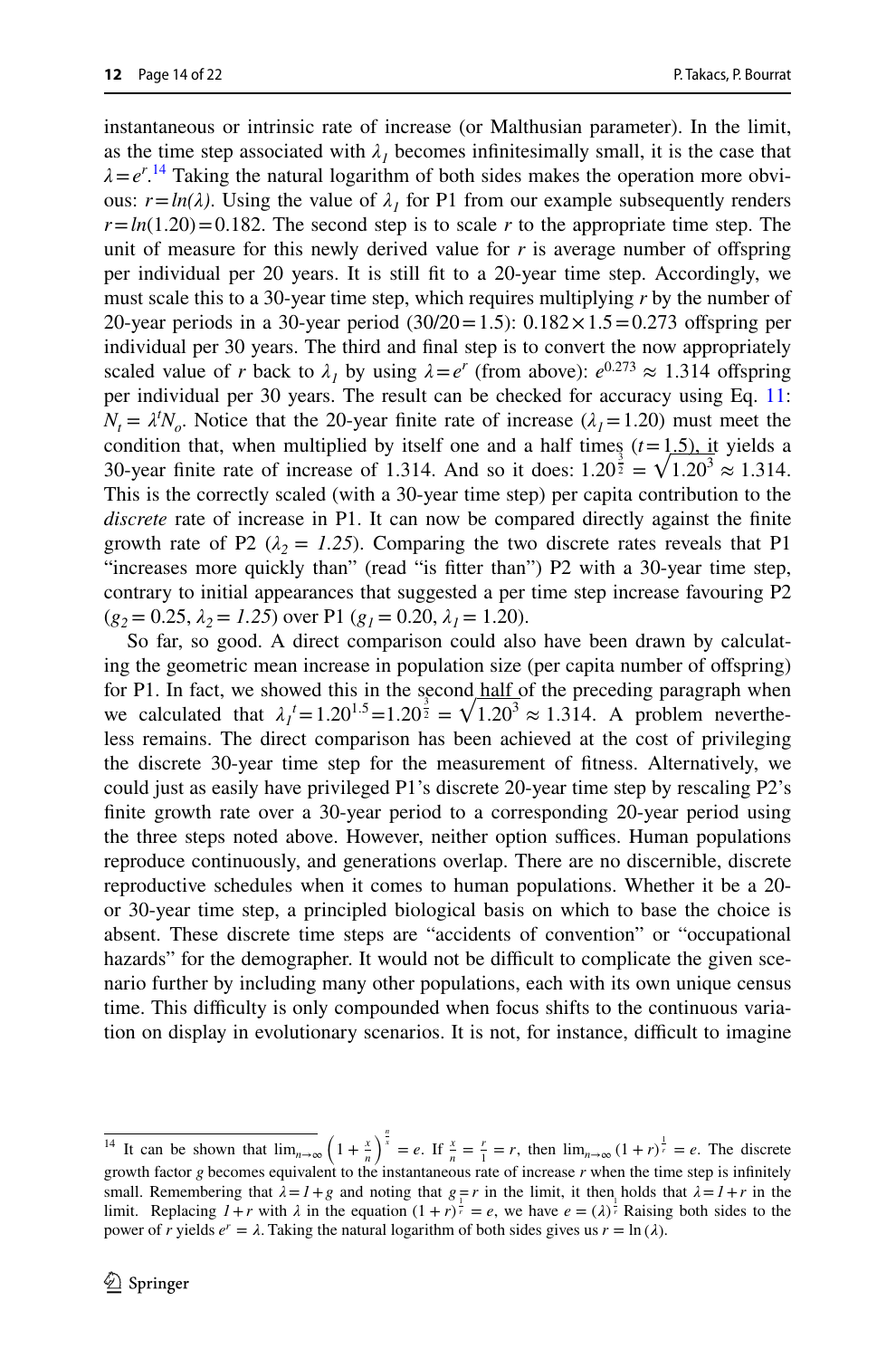a situation where the only selectively relevant, heritable variation in a population turns out to be associated with a very large number of distinct and discrete times for reproduction. Moreover, it may be the case that no other division of the population into similarity classes is statistically more relevant to reproduction. In such cases, population biologists and demographers alike turn to a time-independent measure of growth rate: namely, the intrinsic or instantaneous rate of increase (*r*). We believe that this is the fulcrum on which many, if not most, sophisticated theoretical measures of ftness rest.

The preceding example demonstrates the explanatory primacy of the instantaneous or intrinsic rate of increase and, hence, the "derivative" nature of the fnite rate of increase when comparing discrete growth rates for "uniform" populations (i.e., ones where there is no heritable trait variation) over unequal time steps. Since (by stipulation) these populations are not in genuine competition with one another, they do not form a genuine metapopulation in any theoretically interesting sense—only our demographer's interest linked them. As emphasized at the outset, this simplifed comparison of human populations is not a scenario of genuine interest for those measuring (relative) ftness. A relevant scenario for evolutionary biologists would involve a population consisting of at least two distinct heritable trait variants or character states. Recall, however, that competing trait variants are themselves characterized as (sub)populations in evolutionary population biology. The procedure for measuring ftness does not difer fundamentally from that shown in our demography-based example where the fnite time step for population growth has been changed to permit direct comparison. Many cases of interest to evolutionary biologists require measuring the relative ftness of trait variants over unequal timescales. In fact, this so-called "timing of ofspring" problem has served as a primary motivation for more recent, sophisticated philosophical accounts of ftness (Pence and Ramsey [2013\)](#page-21-17). The principal diference, then, between our example from demography and an explicitly evolutionary scenario is that the ftnesses (growth rates) of trait variants (populations) must often be rescaled via *their intrinsic rates of increase* to facilitate comparative assessments of relative ftness. It goes without saying that there are more complex ways to formally model ftness, many of which are explicitly designed to address the scores of perturbing factors that might thwart accurate prediction. However, no matter how sophisticated these models may be, we believe that their functional forms are expansions of the foundational discrete and continuous models for population growth. Continuous growth and overlapping generations are now recognized as the norm in nature and exacerbate the need for intrinsic or instantaneous measures of ftness. It is high time for more philosophers to accept this measure as fundamental even if the classic examples in the philosophical literature on ftness (featuring discrete reproductive schedules and implicitly ergodic processes) do not make this apparent.

While some mathematical sophistication is unavoidable considering the topic under discussion, the degree introduced may appear daunting to some readers. We have restricted ourselves to what many population biologists would consider the minimal basis for more sophisticated models (of which there are many). Since such reassurance will likely come as cold comfort for those who remain perplexed by the mathematical models that inform the ftness literature, let us draw this section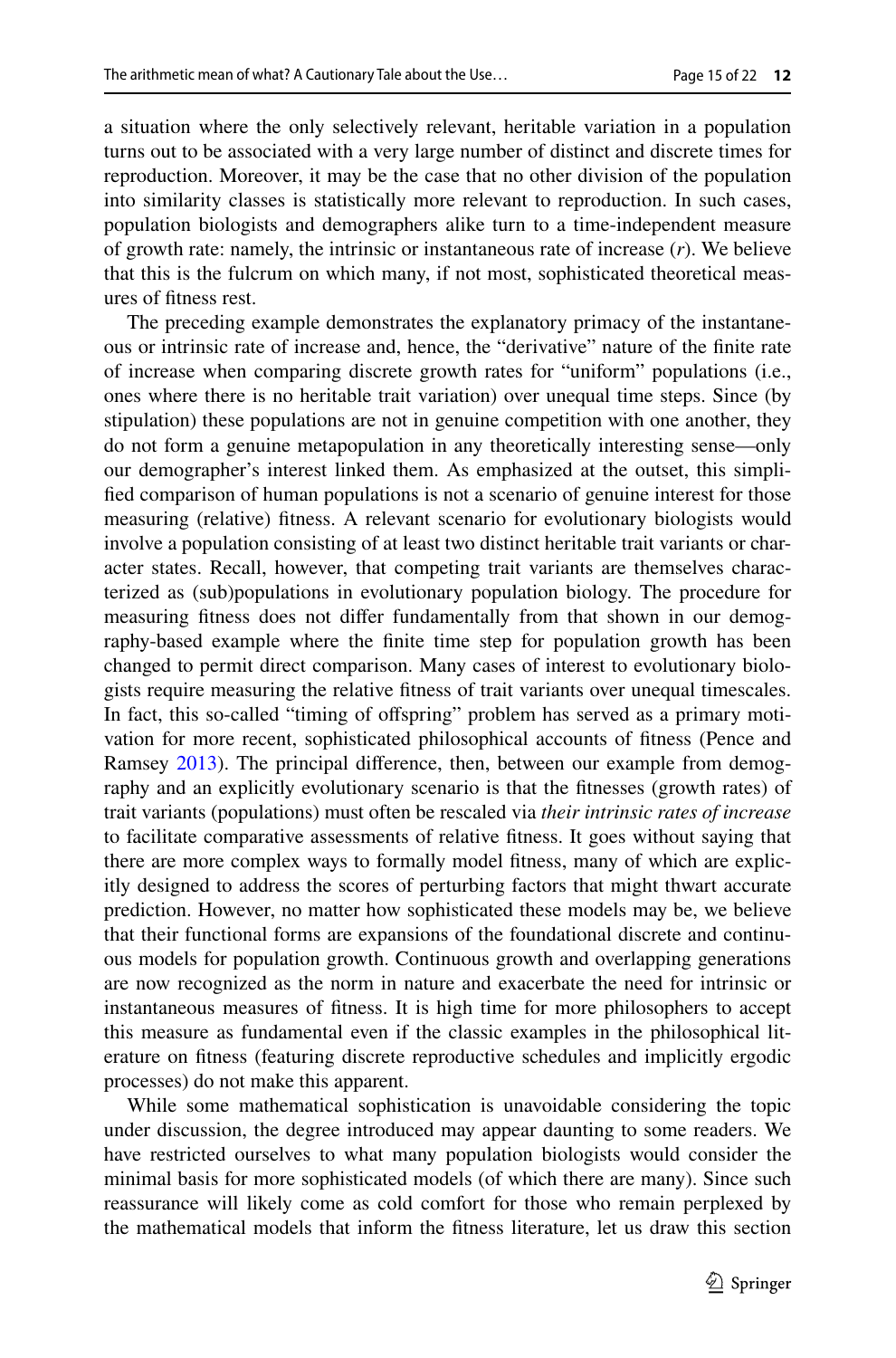to a close with a concise summary of this seemingly excessive formalization. The mathematical models we deploy demonstrate three crucial points. The frst of these is that the (exponential of the) arithmetic mean of log population size is necessarily equivalent to the geometric mean number of ofspring over a specifc timescale (e.g., a generation). The arithmetic mean in this specifc sense must, consequently, be a predictively efficacious measure of fitness whenever the geometric mean of offspring output is. This shows that the arithmetic mean (again, in the sense just noted) must, at least, be "on equal footing" with the geometric mean of ofspring output when it comes to being a summary measure of ftness in those cases that have traditionally preoccupied philosophers. The second point of importance is that both the exponential of the arithmetic mean change in log population size and the geometric mean of ofspring output are measures of ftness as growth rate. The former is applicable to exponential increase in continuous time, and the latter for geometric increase in discrete time. Restricting focus to the cases discussed by Beatty and Finsen [\(1989](#page-20-0)), Brandon ([1990\)](#page-20-1), and Sober [\(2001](#page-21-0)), which parallel the case we present in Table [1](#page-5-0), it is unnecessary to distinguish these measures. Calculating one yields just as good a predictor of evolutionary success (relative diferential representation) as the other. However, all the cases they discuss involve reproduction over discrete time steps with no generational overlap. Such cases represent only a minority of those in nature. Most organisms, humans included, exhibit overlapping generations and continuous population growth. Therefore, in the majority of cases, we need a measure of ftness as growth rate that enables us to make principled comparisons of reproductive output over discrete but unequal time steps (e.g., distinct "census times"). Resolving this difculty requires a measure of ftness as instantaneous or intrinsic growth rate (e.g., Malthusian ftness), which does not arbitrarily privilege one temporal period of measurement over another. The third point is just that the more generally applicable, continuous time measure of ftness as intrinsic growth rate must be measured via the *arithmetic* mean since it involves a log scaled value.

## **Why does this matter?**

Many philosophers of biology understand that population growth is a multiplicative process which lends to measurement via the geometric mean. There is no shortage of examples demonstrating this. Peter Godfrey-Smith, for instance, states that "[w] hen the outcomes of trials are combined in a multiplicative way, the predictor of long-term success in a representative sequence of trials is not the arithmetic mean payoff  $[...]$  but the geometric mean payoff" (1996, p. 222). Further, few (if any) of the central contributors to the philosophical literature on ftness are oblivious to the fact that ignoring higher mathematical moments of a probability distribution over possible ofspring can adversely afect prediction. Here is but a small sample of their respective appreciation:

What Gillespie, and this example, show is, in effect, that expected offspring contribution is just one component of ftness, variance is another. (Beatty and Finsen [1989](#page-20-0), p. 25)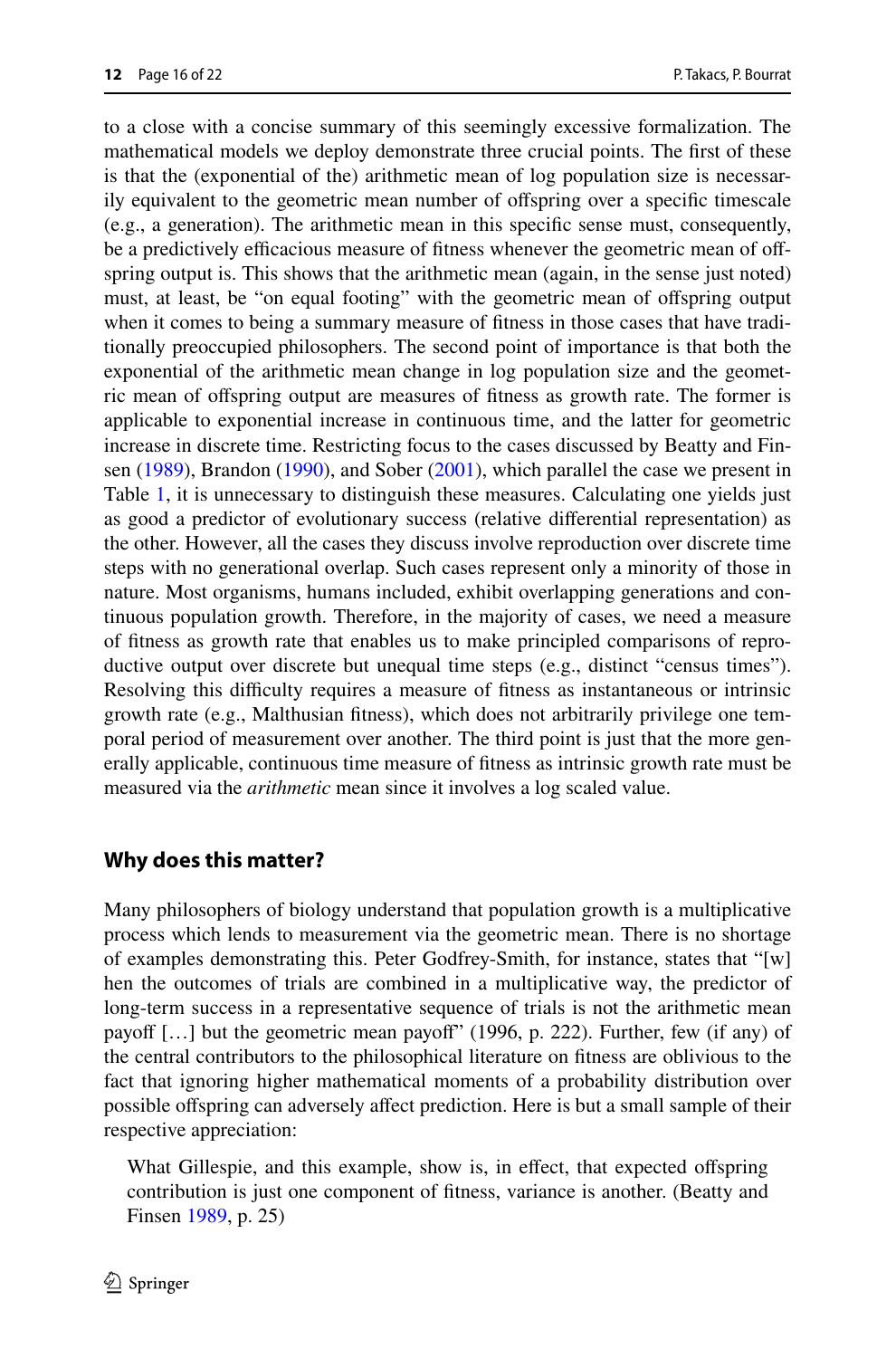Beatty and Finsen [\(1989](#page-20-0)) show that the skew of a distribution of offspring numbers, as well as the mean and variance, also matters. That is why in the above definition of  $A^*(O,E)$ , the function  $f(E,\sigma^2)$  is a dummy function in the sense that the form it takes can be specifed only after the details of the selection scenario have been specifed. (Brandon [1990](#page-20-1), p. 20 [footnote 16]) In principle, ftness may depend on all the details of the probability distribution. (Sober [2001](#page-21-0), p. 34) [C]areful reading of some of Gillespie's papers shows that even when he proposes that ftness can be taken to be a function of expectation and variance, complex functions of higher statistical moments would still be needed to provide a precise defnition of ftness. (Abrams [2009](#page-20-16), pp. 752–753)

Considering such acknowledgments, it is worth emphasizing that nowhere in the foregoing has it been our intention to suggest that Beatty and Finsen, Brandon, or Sober were (or are) completely unaware of the mathematical equivalency we highlight. In fact, on rare occasions, there appears to be some recognition of it. For example, Sober [\(2001](#page-21-0), p. 34) alludes to the findings of Lewontin and Cohen ([1969\)](#page-20-9), who make it explicit that "if we consider a continuous time model, the discrepancy between geometric and arithmetic mean disappears" (p. 1059). Rather, our broad aim is to correct a misunderstanding that threatens to link otherwise sophisticated treatments with less nuanced counterparts in the literature. Successfully accomplishing this requires debunking the near consensus view that the geometric mean is often better than the arithmetic mean of log growth rate for tracking ftness. This is simply not the case when ftness is characterized as growth rate.

Measurement problems arise when ftness is reifed as number of ofspring. The geometric mean number of ofspring provides a predictively adequate measure of ftness when reproductive contribution occurs over discrete time steps. But it is only under very restrictive assumptions (non-overlapping generations and no intra- or intergenerational variance) that expected reproductive output over consecutive generations can be a predictive measure of ftness. Fitness construed as a continuous growth rate is a more general measure. It also suffices for tracking multiplicative change over time. However, ftness is not measured by way of the geometric mean when continuous growth rates are used. Instead, one must use the arithmetic (mean of) growth rate in such cases. From that, one could potentially recover the geometric mean of ofspring output. Because it is calculated as an arithmetic mean in continuous time, intrinsic growth rate (or Malthusian ftness) can assume any frequency of compounding, including continuous compounding. It thus has the fexibility to accommodate any change of temporal scale when assessing (relative) reproductive performance. Fitness *qua* growth rate thereby has broader explanatory scope and application.

Let us momentarily pause to take stock. Conceiving of ftness as a continuous growth rate presents several distinct advantages. First, its generality promises to unify measures of ftness that are otherwise potentially inconsistent. Beatty and Finsen [\(1989](#page-20-0)) and Sober [\(2001](#page-21-0)) cautioned that short-term selective advantage does not entail long-term selective advantage. They sought to distinguish a short-term notion of "expected reproductive output" (over a single time step) from a longer-term notion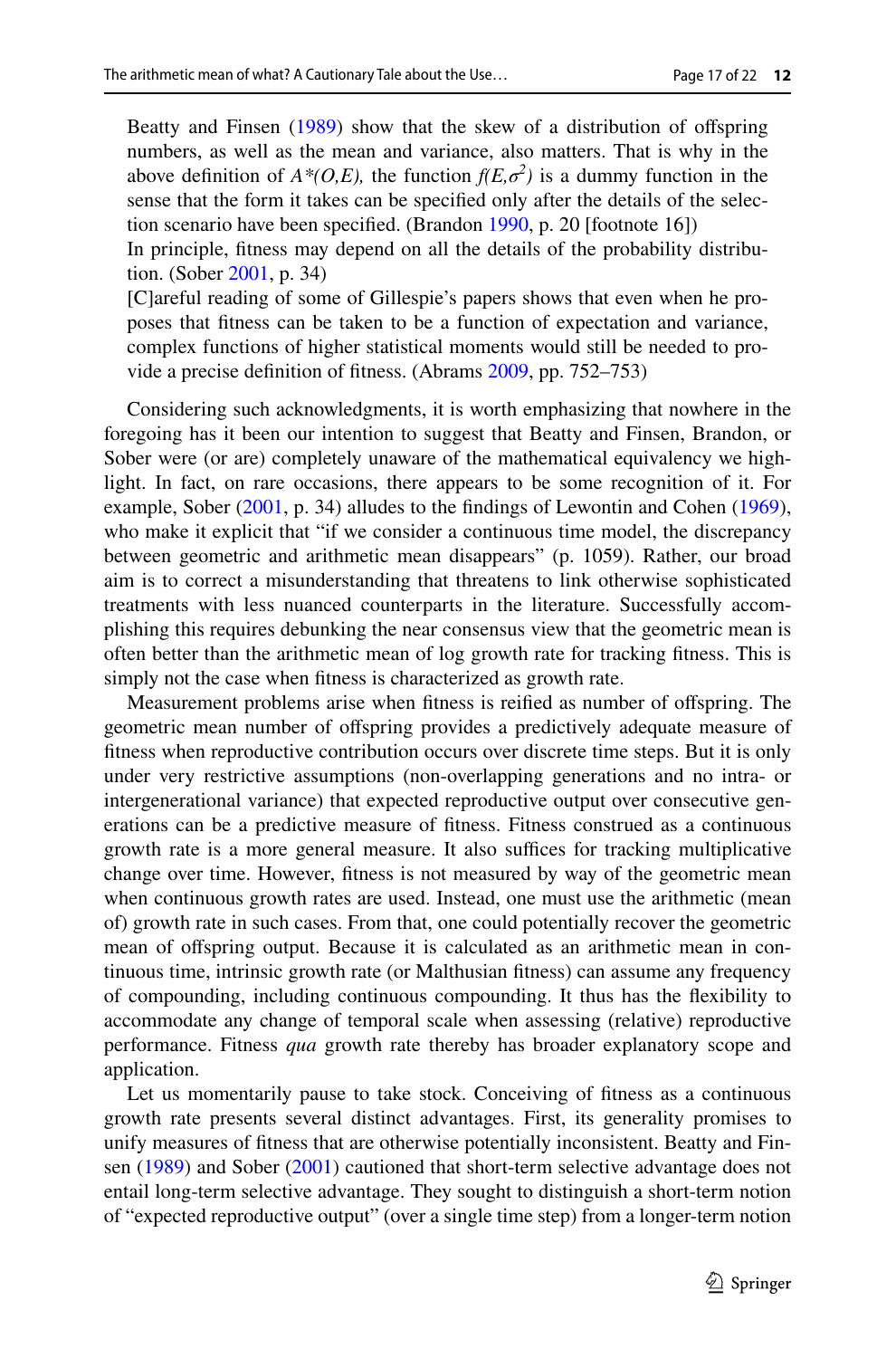of "expected reproductive success" (over more than a single time step). Accordingly, an individual might have high expected reproductive output but relatively low multigenerational reproductive success (e.g., as with the progenitor B-type individual in Table [1](#page-5-0)). Measuring ftness as (relative) growth rate circumvents the need for such a distinction. Doing so has the capacity to capture the average reproductive contribution for members of a growing lineage at any point in the (not too distant) future. If ftness is to be commensurate with evolutionary success, any metric that tracks such success should correspond to ftness. For instance, in the example ofered by Beatty and Finsen ([1989\)](#page-20-0), as well as in Table [1](#page-5-0) above, we observe a two-generation cycle for the variance in number of offspring. By computing fitness in terms of the expected number of grand-ofspring, we can track long-term evolutionary success. However, this measure does not represent a *general* proxy for ftness. That is, we could have found ourselves in a situation involving a cycle of three or more generations. There is no principled reason for favouring the number of grand-ofspring over the number of ofspring or, for that matter, any other time step as the appropriate one over which to compute. This difficulty can arise despite assuming discrete generation times and deterministic cycles in the intergenerational variance. When those assumptions are not met, the problem of which timescale to use when computing ftness becomes even more substantial (Doulcier et al. [2021\)](#page-20-17). However, measuring ftness as a growth rate evades such problems.

The second advantage is closely related to the frst. While some species (e.g., periodical cicadas in the genus *Magicicada*) have readily delineated reproductive schedules and generation times, others (e.g., *Homo sapiens*) do not (Williams and Simon [1995](#page-21-19)). In the latter type of case, which is arguably the norm in nature, there lingers the ever-present danger that ftness assessments will be undertaken over arbitrary and, thus, possibly erroneous durations (Ahmed and Hodgkin [2000;](#page-20-18) Crow and Kimura, 1956). As emphasized by some (Pence and Ramsey [2013\)](#page-21-17), this concern can be allayed if one shifts from a generational timeframe and frequency of measurement to an absolute (continuous) timeframe. Yet, again, this advantage is only available to continuous time models that measure ftness as a constant growth rate, which is, in turn, calculated as the *arithmetic mean* change in log population size.

In what substantive sense, then, does the demonstration of mathematical equivalence amount to anything more than the satisfaction of an idle curiosity? We have already noted how use of the arithmetic mean on a log scale can sidestep problems associated with inconsistency or arbitrariness of timescale for measurement. Uncritical deference to the geometric mean over the arithmetic mean as a measure of ftness also threatens to gloss over more fundamental ontological and explanatory concerns. Use of the geometric mean as a proxy for ftness relies on reproductive output measured in discrete time steps; therefore, its range of explanation is also much constrained. More specifcally, its application presumes that reproducibility of a trait type (character state) entails the production of distinct (token) descendants. However, organisms that physically increase in size but produce no discernible ofspring, such as the quaking aspen (see Bouchard [2008,](#page-20-19) [2011\)](#page-20-20), accordingly cannot undergo evolution via natural selection (Van Valen [1976,](#page-21-20) [1989](#page-21-21)). The geometric mean demands a "full-blooded" sense of reproduction insofar as it implies that natural selection cannot occur unless there is, at minimum, fssion of a focal progenitor.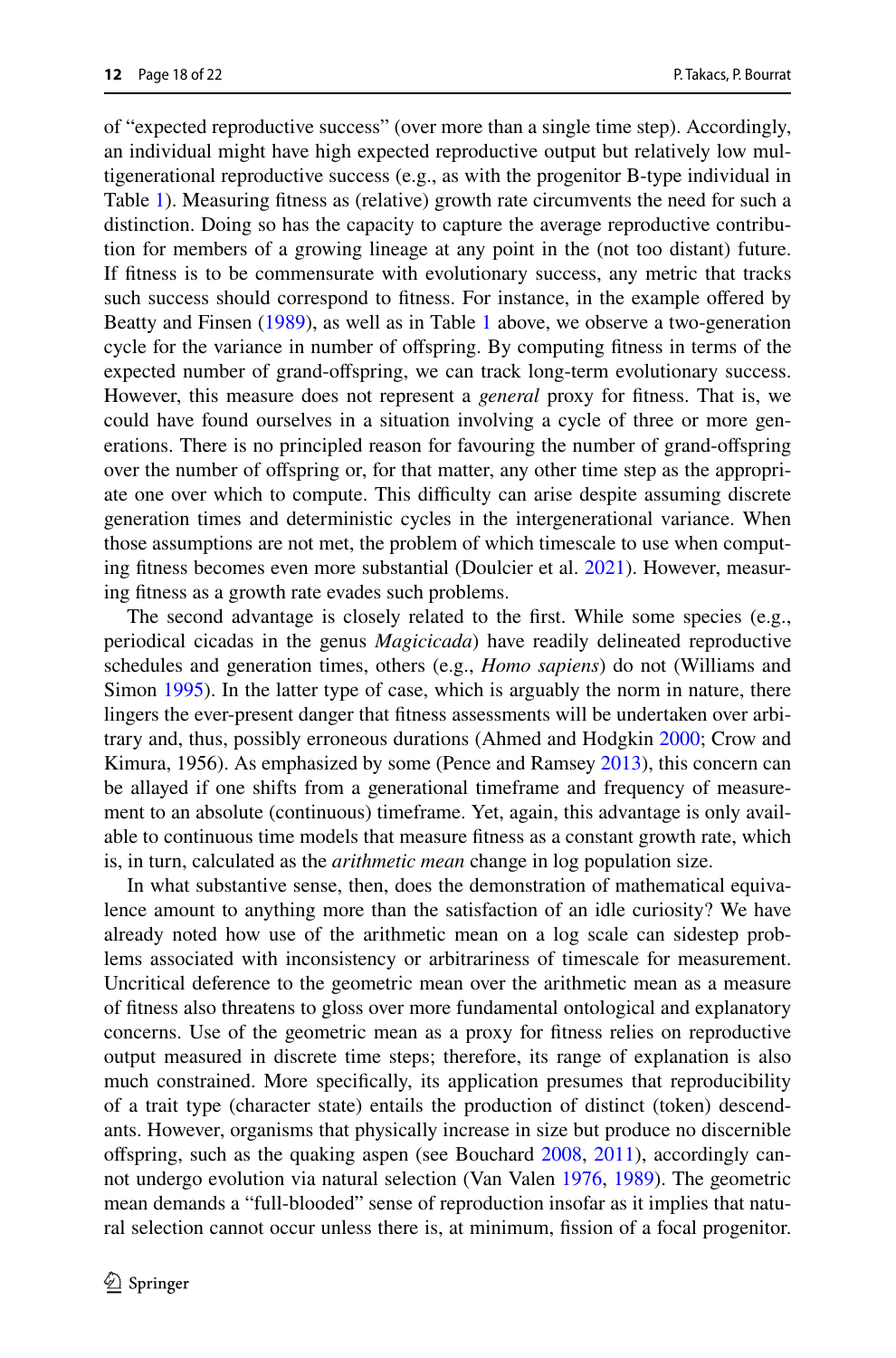Yet, curtailing explanatory scope in this way is, to put it mildly, questionable. Biological entities exhibiting variations that enable them to persist more reliably than competitors (e.g., neurons less prone to apoptosis or neuronal confgurations reinforced via synaptic pruning; see Garson, 2019), albeit without any subsequent physi-cal growth or production of offspring, are similarly excluded.<sup>[15](#page-18-0)</sup> This view of natural selection as involving persistence and growth in addition to reproduction has been systematically defended by Frédéric Bouchard [\(2004](#page-20-21), [2008,](#page-20-19) [2011\)](#page-20-20). The foregoing types of biological entity are sometimes depicted as being non-paradigmatically Darwinian (Godfrey-Smith [2009](#page-20-22)) or simply mentioned in passing as problematic outliers for selective explanation.<sup>16</sup> The continuous growth rate framework for fitness offers the quantitative means to (sensibly) withhold such contentious qualitative judgments and naturally provides some grist for Bouchard's mill.<sup>17</sup> The abstract notion of growth encompasses not only cases where entities reproduce and merely persist but also cases where entities expand.

The ftness *qua* growth rate framework provides a way to extend selective explanation to what are otherwise peculiar biological entities by presenting us with the means to measure the general phenomenon of (relative) growth. Growth in population size (abundance) is just one manifestation of this; others include an individual's growth in terms of physical size or a biological entity's ability to persist. Measuring ftness via growth rate in the latter, less paradigmatic cases can make ftness a property of an individual. This might be reason enough for disapproval in the minds of some. However, a sophisticated attempt to develop this framework is what, for example, Charles Pence and Grant Ramsey (2013, pp. 864–867) have already provided via deriving a measure for token ftness (i.e., ftness as a measurable property of individual organisms) from adaptive dynamics (for an introduction to this approach, see Brännström et al. [2013\)](#page-20-23). One cannot begin to understand the project that they and others have undertaken unless ftness is refashioned as pertaining to the growth rates of (sub)populations. Some (Pence and Ramsey [2013](#page-21-17), [2015](#page-21-22); Ramsey [2006](#page-21-23)) argue for the explanatory priority of lineages of descendants engendered by a focal individual, while others contend that unifying a lineage under the auspices of a trait variant provides a more faithful characterization of evolutionary explanation (Sober [2013](#page-21-24)). Sensible disagreements no doubt abound. But the ascriptive fexibility on which debate turns presupposes that population level parameters in ecology (e.g., population growth rates) must relate to evolutionary parameters (e.g., ftness).

<span id="page-18-0"></span><sup>&</sup>lt;sup>15</sup> In other words, the surviving or persisting entities persist through time at a positive relative growth rate (higher relative ftness), while dying or unreinforced competitors simultaneously exhibit a negative relative growth rate (lower relative ftness). Aspects of the immune system, such as antibody selection (see Hull et al. [2001](#page-20-24)), might also make for good examples of such persistent entities and, thus, fall within the purview of the proposed ftness *qua* growth rate framework.

<span id="page-18-1"></span><sup>&</sup>lt;sup>16</sup> We recognize that the absence of a clear population in some settings can create difficulties for the application of a Darwinian reasoning in those cases. However, several besides Bouchard have argued that the idea of evolution by natural selection can be applied fruitfully in some of these non-paradigmatic cases (Bourrat [2014](#page-20-25), [2015](#page-20-26); Papale, [2020;](#page-21-25) Doolittle [2014](#page-20-27), Lenton et al. [2021](#page-20-28)).

<span id="page-18-2"></span><sup>&</sup>lt;sup>17</sup> Of course, there may remain sensible disagreement about how theoretically interesting or prevalent such cases of natural selection are. However, the point at stake here is one of whether these sorts of entities are, in fact, subject to evolution via natural selection.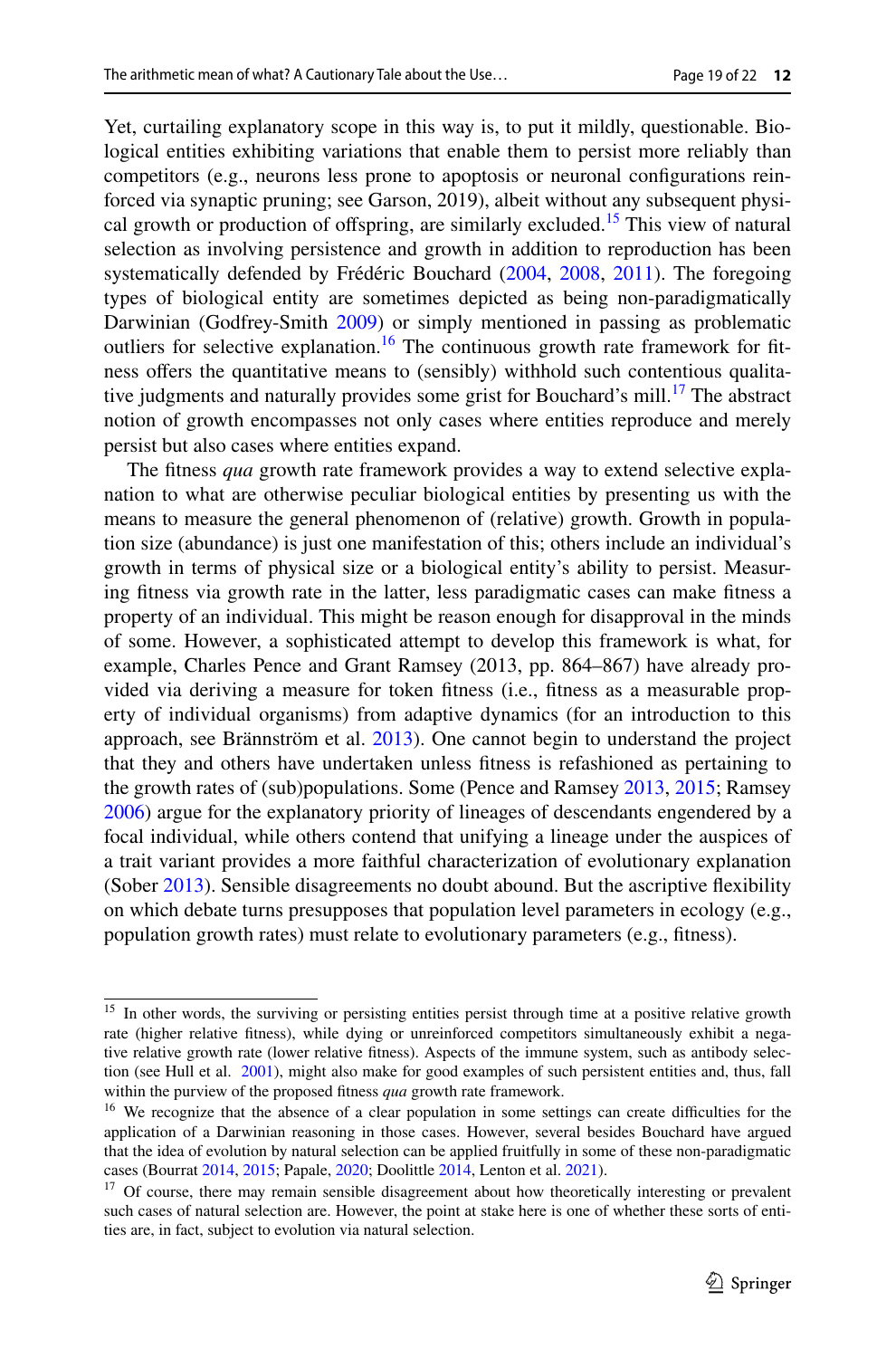# **Conclusion**

Beatty and Finsen [\(1989](#page-20-0)), Brandon [\(1990](#page-20-1)), and Sober [\(2001](#page-21-0)) provided noteworthy corrections to early formulations of the PIF. Although clearly acknowledging that other moments of a probability-weighted ofspring distribution are relevant to characterizing and measuring ftness, the geometric mean was nevertheless singled out as a particularly important summary statistic or proxy measure. This was predominantly a consequence of the toy examples that were used to show the perils of its neglect. Such examples were deliberately simplifed ones that rely on discrete generation times and, consequently, lend to proper measurement via the geometric mean of ofspring output. An unwelcome consequence of this is that many now assume that the arithmetic mean cannot in any sense be an adequate measure of ftness. Not only is this assumption unfounded—it is also potentially misleading in theoretically substantive ways. When assessing competing trait types or individuals to generate predictive measures of evolutionary trajectory, theoreticians typically compare the relative growth rates of competing (sub)populations distinguished by trait type. The most general mathematical context for assessing growth rate is in continuous time on a logarithmic scale. Crucially, it is the arithmetic mean that provides the correct measure on that scale. The discrete generation timeframe and geometric mean measure that accompanies it is a derivative case of this more general framework. If the geometric measure is taken as basic, we run the risk of reifying reproductive output and limiting ourselves to a conception of ftness that appears to be unjustifably truncated. Thus, clarifying how and why the arithmetic mean can be an appropriate measure of ftness removes at least one obstacle toward what is perhaps a more unificatory theory. What devils there may be will undoubtedly be found in the details. For now, let us begin by recognizing why using arithmetic mean to characterize ftness should not be unduly de-emphasized or ignored.

**Acknowledgements** We would like to thank two anonymous reviewers for their feedback on previous versions of this manuscript. The authors gratefully acknowledge the fnancial support of the John Templeton Foundation (#62220). The opinions expressed in this paper are those of the authors and not those of the John Templeton Foundation. This research was also supported under Australian Research Council's Discovery Projects funding scheme (Project Numbers FL170100160 & DE210100303).

**Funding** Open Access funding enabled and organized by CAUL and its Member Institutions.

**Open Access** This article is licensed under a Creative Commons Attribution 4.0 International License, which permits use, sharing, adaptation, distribution and reproduction in any medium or format, as long as you give appropriate credit to the original author(s) and the source, provide a link to the Creative Commons licence, and indicate if changes were made. The images or other third party material in this article are included in the article's Creative Commons licence, unless indicated otherwise in a credit line to the material. If material is not included in the article's Creative Commons licence and your intended use is not permitted by statutory regulation or exceeds the permitted use, you will need to obtain permission directly from the copyright holder. To view a copy of this licence, visit [http://creativecommons.org/licen](http://creativecommons.org/licenses/by/4.0/) [ses/by/4.0/](http://creativecommons.org/licenses/by/4.0/).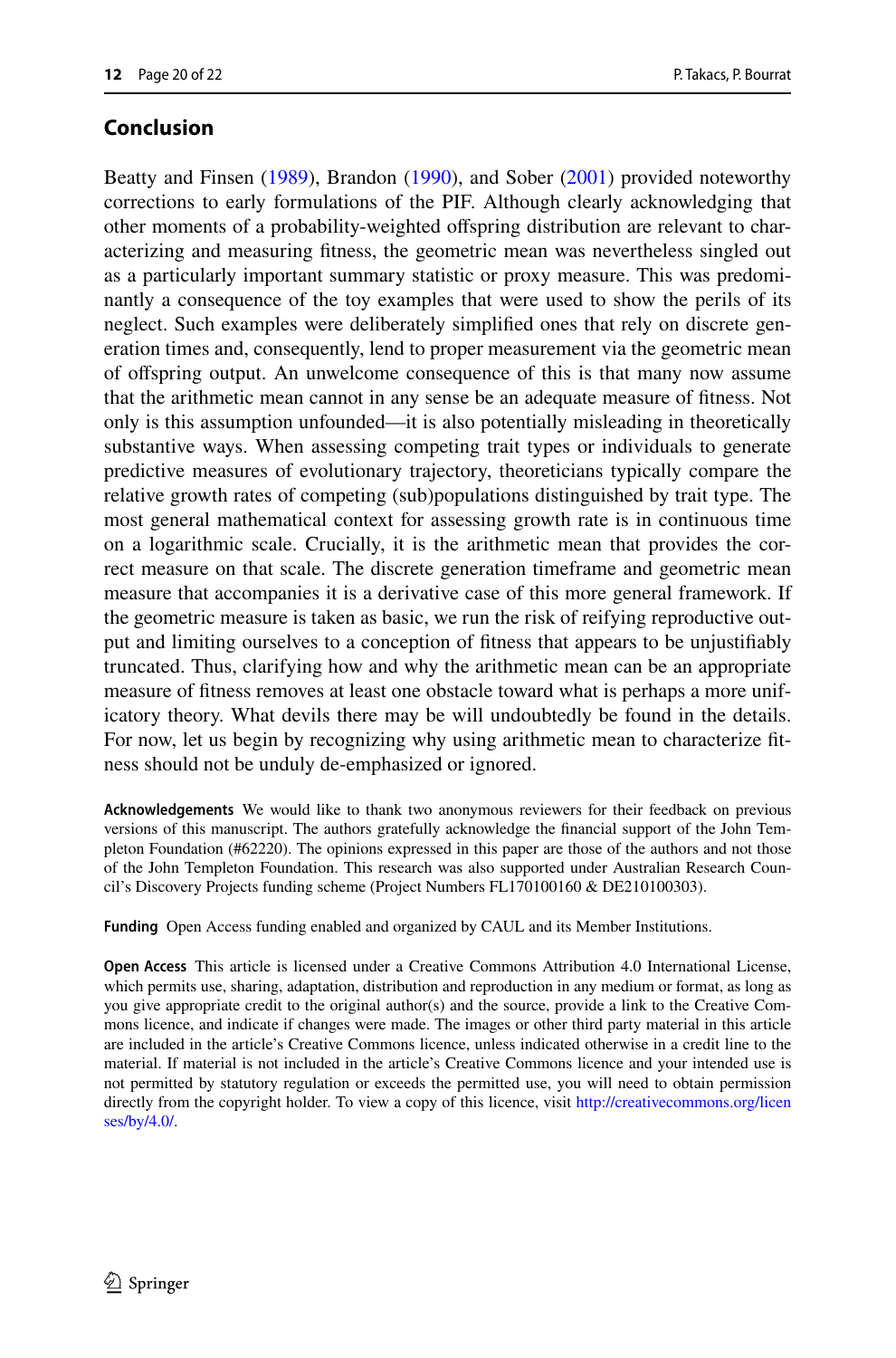# **References**

- <span id="page-20-3"></span>Abrams M (2007) Fitness and propensity's annulment? Biol Philos 22:115–130
- <span id="page-20-16"></span>Abrams M (2009) The Unity of Fitness. Philos Sci 76:750–761
- <span id="page-20-18"></span>Ahmed S, Hodgkin J (2000) MRT-2 checkpoint protein is required for germline immortality and telomere replication in C. elegans. Nature 403:159–164
- <span id="page-20-4"></span>Ariew A, Ernst Z (2009) What Fitness Can't Be. Erkenntnis 71:289–301
- <span id="page-20-0"></span>Beatty J, Finsen S (1989) Rethinking the Propensity Interpretation: A Peek Inside Pandora's Box. In: Ruse M (ed) What the Philosophy of Biology Is: Essays dedicated to David Hull. Springer, pp 17–30
- <span id="page-20-21"></span>Bouchard F (2004) Evolution, ftness and the struggle for persistence. PhD dissertation, Duke University
- <span id="page-20-19"></span>Bouchard F (2008) Causal processes, ftness, and the diferential persistence of lineages. Philos Sci 75:560–570
- <span id="page-20-20"></span>Bouchard F (2011) Darwinism without populations: A more inclusive understanding of the "Survival of the Fittest." Stud Hist Philos Sci Part C: Stud Hist Philos Biol Biomed Sci 42:106–114
- <span id="page-20-25"></span>Bourrat P (2014) From survivors to replicators: evolution by natural selection revisited. Biol Philos 29(4):517–538
- <span id="page-20-26"></span>Bourrat P (2015) How to read "heritability" in the recipe approach to natural selection. Br J Philos Sci 66(4):883–903
- <span id="page-20-5"></span>Bourrat P (2017) Explaining drift from a deterministic setting. Biol Theory 12(1):27–38
- <span id="page-20-2"></span>Brandon RN (1978) Adaptation and evolutionary theory. Studies in History and Philosophy of Science Part A 9:181–206
- <span id="page-20-1"></span>Brandon RN (1990) Adaptation and environment. Princeton University Press
- <span id="page-20-23"></span>Brännström Å, Johansson J, von Festenberg N (2013) The Hitchhiker's Guide to Adaptive Dynamics. Games 4:304–328
- Crow JF, Kimura M (1956) Some genetic problems in natural populations. Proceedings of the Third Berkeley Symposium on Mathematical Statistics and Probability, 4, 1–22. University of California Berkeley
- <span id="page-20-12"></span>Crow JF, Kimura M (1970) An introduction to population genetics theory. Harper & Row, Publishers
- <span id="page-20-17"></span>Doulcier G, Takacs P, Bourrat P (2021) Taming ftness: organism-environment interdependencies preclude long-term ftness forecasting. BioEssays 4:2000157
- <span id="page-20-27"></span>Doolittle WF (2014) Natural Selection through Survival Alone, and the Possibility of Gaia. Biolo Philos 29:415-423
- <span id="page-20-15"></span>Fisher RA (1930) The genetical theory of natural selection. The Clarendon Press
- <span id="page-20-7"></span>Gillespie JH (1977) Natural selection for variances in ofspring numbers: a new evolutionary principle. Am Nat 111:1010–1014
- Godfrey-Smith P (1996) Complexity and the function of mind in nature. Cambridge University Press
- <span id="page-20-22"></span>Godfrey-Smith P (2009) Darwinian populations and natural selection. Oxford University Press
- <span id="page-20-6"></span>Hájek A (2019) Interpretations of Probability. In: Zalta EN (ed) The Stanford Encyclopedia of Philosophy (Fall 2019). Metaphysics Research Lab, Stanford University
- Haldane JB (1932) The Causes of Evolution. Longmans, Green & Co. Limited
- <span id="page-20-13"></span>Hamilton M (2011) Population genetics. John Wiley & Sons
- <span id="page-20-14"></span>Hartl DL, Clark AG (1997) Principles of population genetics. Sinauer associates Sunderland, MA
- <span id="page-20-24"></span>Hull DL, Langman RE, Glenn SS (2001) A general account of selection: biology, immunology, and behavior. Behav Brain Sci 24:511–528 (**discussion 528–573**).
- <span id="page-20-10"></span>Lande R, Engen S, Saether B-E (2003) Stochastic population dynamics in ecology and conservation. Oxford University Press
- <span id="page-20-11"></span>Lenormand T, Roze D, Rousset F (2009) Stochasticity in evolution. Trends Ecol Evol 24:157–165
- <span id="page-20-28"></span>Lenton TM, Kohler TA, Marquet PA, Boyle RA, Crucifx M, Wilkinson DM, Schefer M (2021) Survival of the Systems. Trends Ecol Evol 36(4):333–344. [https://doi.org/10.1016/j.tree.2020.12.](https://doi.org/10.1016/j.tree.2020.12.003) [003](https://doi.org/10.1016/j.tree.2020.12.003)
- <span id="page-20-8"></span>Levins R (1968) Evolution in Changing Environments: Some Theoretical Explorations. Princeton University Press, Princeton, NJ
- <span id="page-20-9"></span>Lewontin RC, Cohen D (1969) On population growth in a randomly varying environment. Proc Natl Acad Sci 62:1056–1060
- Matthen M, Ariew A (2002) Two ways of thinking about ftness and natural selection. J Philos 99:55–83